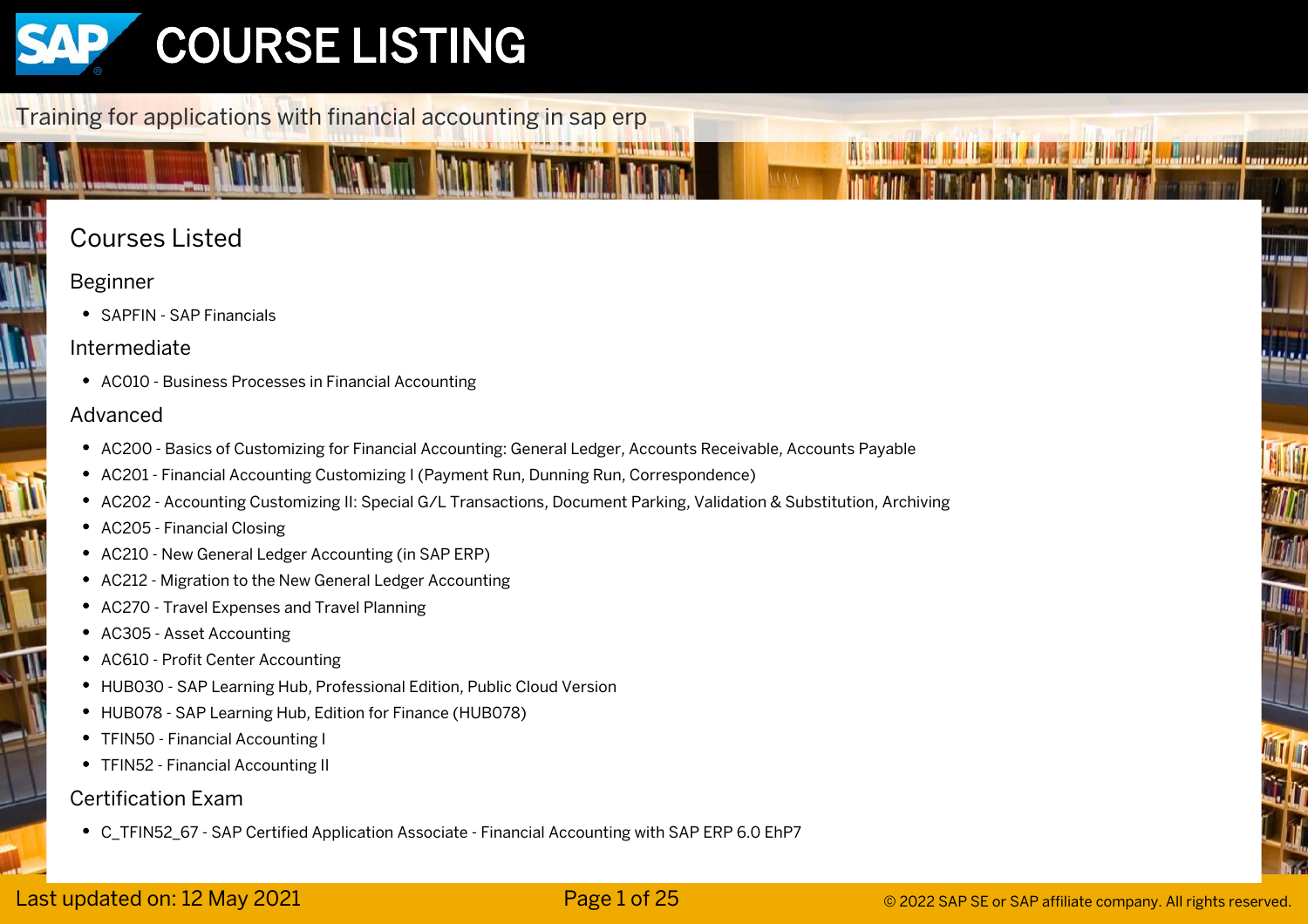

# All available schedules in your selection

# AC212 Migration to the New General Ledger Accounting

There are currently no events available for this course. Please feel free to register interest for this course on SAP Training. We will then notify you when a course has been scheduled.

# AC610 Profit Center Accounting

There are currently no events available for this course. Please feel free to register interest for this course on SAP Training. We will then notify you when a course has been scheduled.

# AC270 Travel Expenses and Travel Planning

There are currently no events available for this course. Please feel free to register interest for this course on SAP Training. We will then notify you when a course has been scheduled.

# AC205 Financial Closing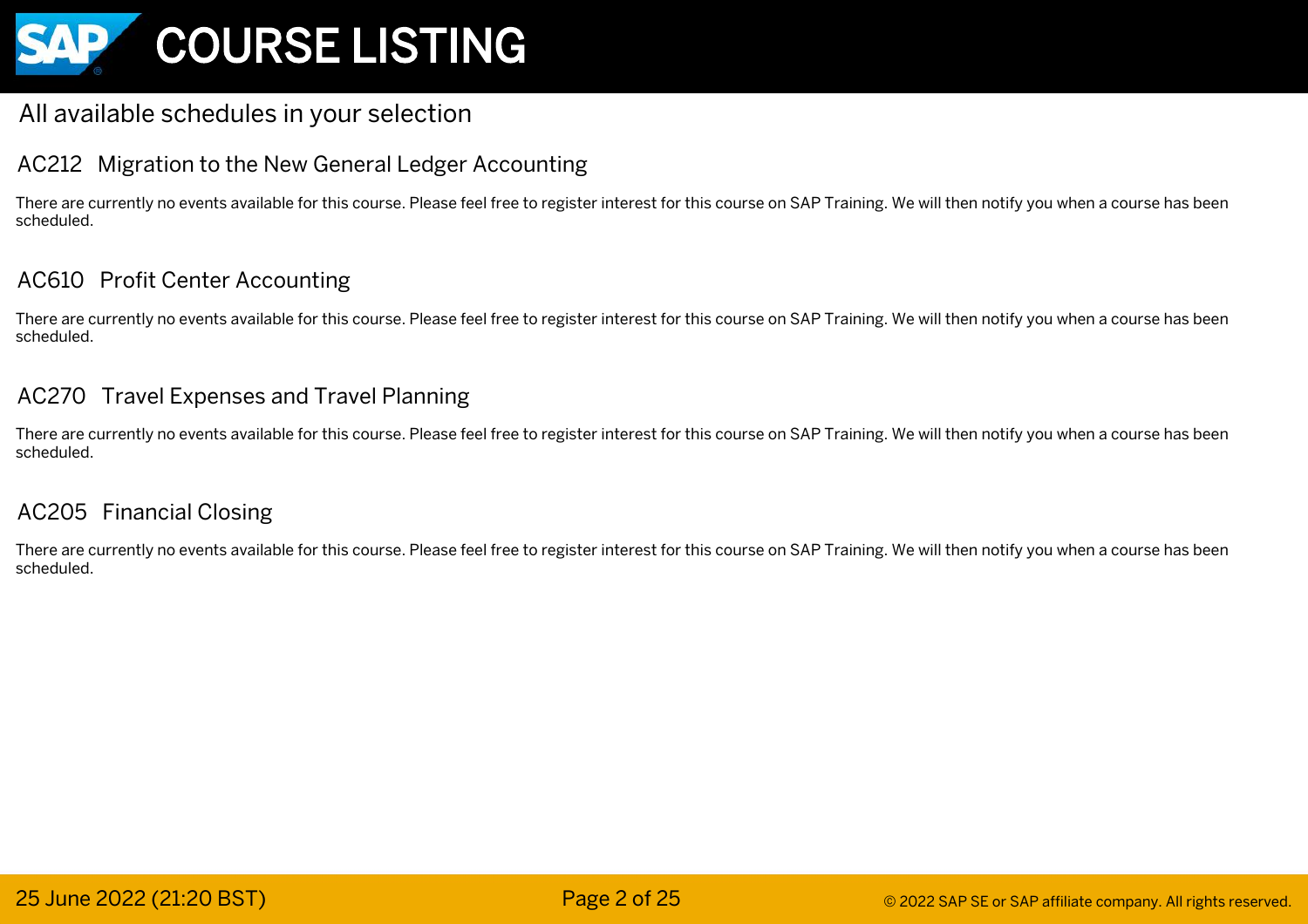

# AC202 Accounting Customizing II: Special G/L Transactions, Document Parking, Validation & Substitution, Archiving

There are currently no events available for this course. Please feel free to register interest for this course on SAP Training. We will then notify you when a course has been scheduled.

# AC201 Financial Accounting Customizing I (Payment Run, Dunning Run, Correspondence)

There are currently no events available for this course. Please feel free to register interest for this course on SAP Training. We will then notify you when a course has been scheduled.

# AC210 New General Ledger Accounting (in SAP ERP)

There are currently no events available for this course. Please feel free to register interest for this course on SAP Training. We will then notify you when a course has been scheduled.

### TFIN50 Financial Accounting I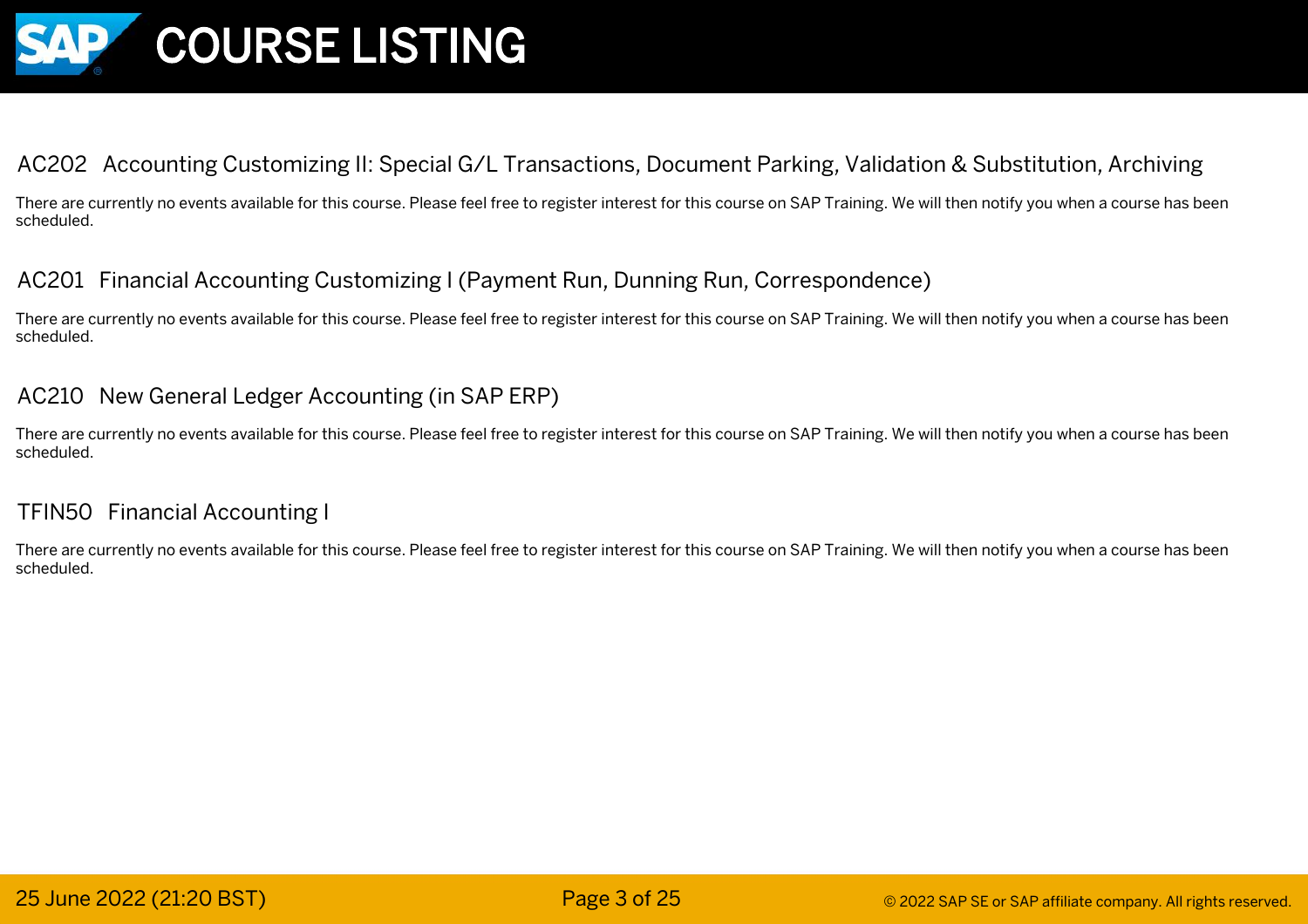

# TFIN52 Financial Accounting II

There are currently no events available for this course. Please feel free to register interest for this course on SAP Training. We will then notify you when a course has been scheduled.

# C\_TFIN52\_67 SAP Certified Application Associate - Financial Accounting with SAP ERP 6.0 EhP7

There are currently no events available for this course. Please feel free to register interest for this course on SAP Training. We will then notify you when a course has been scheduled.

### SAPFIN SAP Financials

There are currently no events available for this course. Please feel free to register interest for this course on SAP Training. We will then notify you when a course has been scheduled.

### AC305 Asset Accounting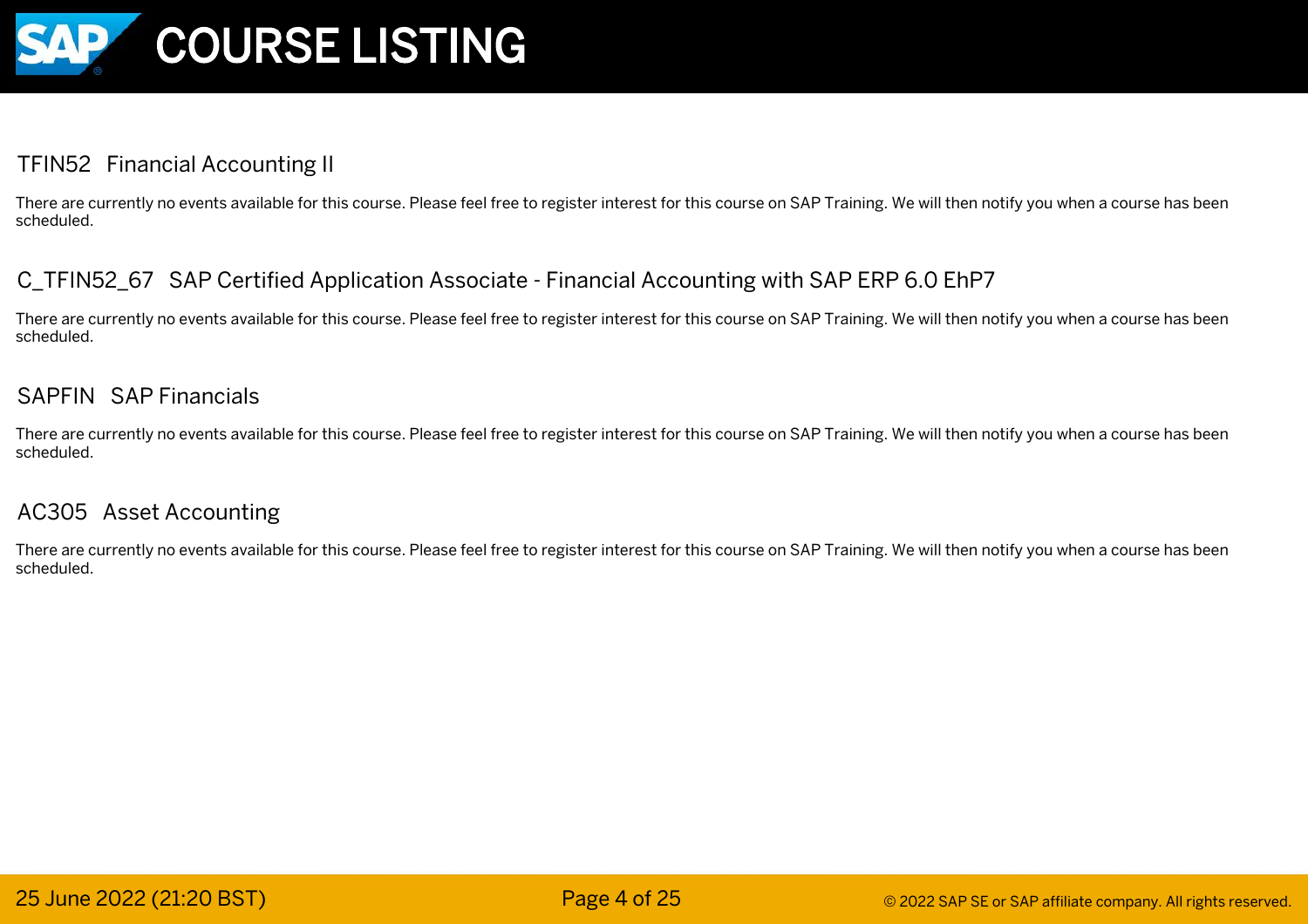

# HUB030 SAP Learning Hub, Professional Edition, Public Cloud Version

There are currently no events available for this course. Please feel free to register interest for this course on SAP Training. We will then notify you when a course has been scheduled.

### AC200 Basics of Customizing for Financial Accounting: General Ledger, Accounts Receivable, Accounts Payable

There are currently no events available for this course. Please feel free to register interest for this course on SAP Training. We will then notify you when a course has been scheduled.

### HUB078 SAP Learning Hub, Edition for Finance (HUB078)

There are currently no events available for this course. Please feel free to register interest for this course on SAP Training. We will then notify you when a course has been scheduled.

### AC010 Business Processes in Financial Accounting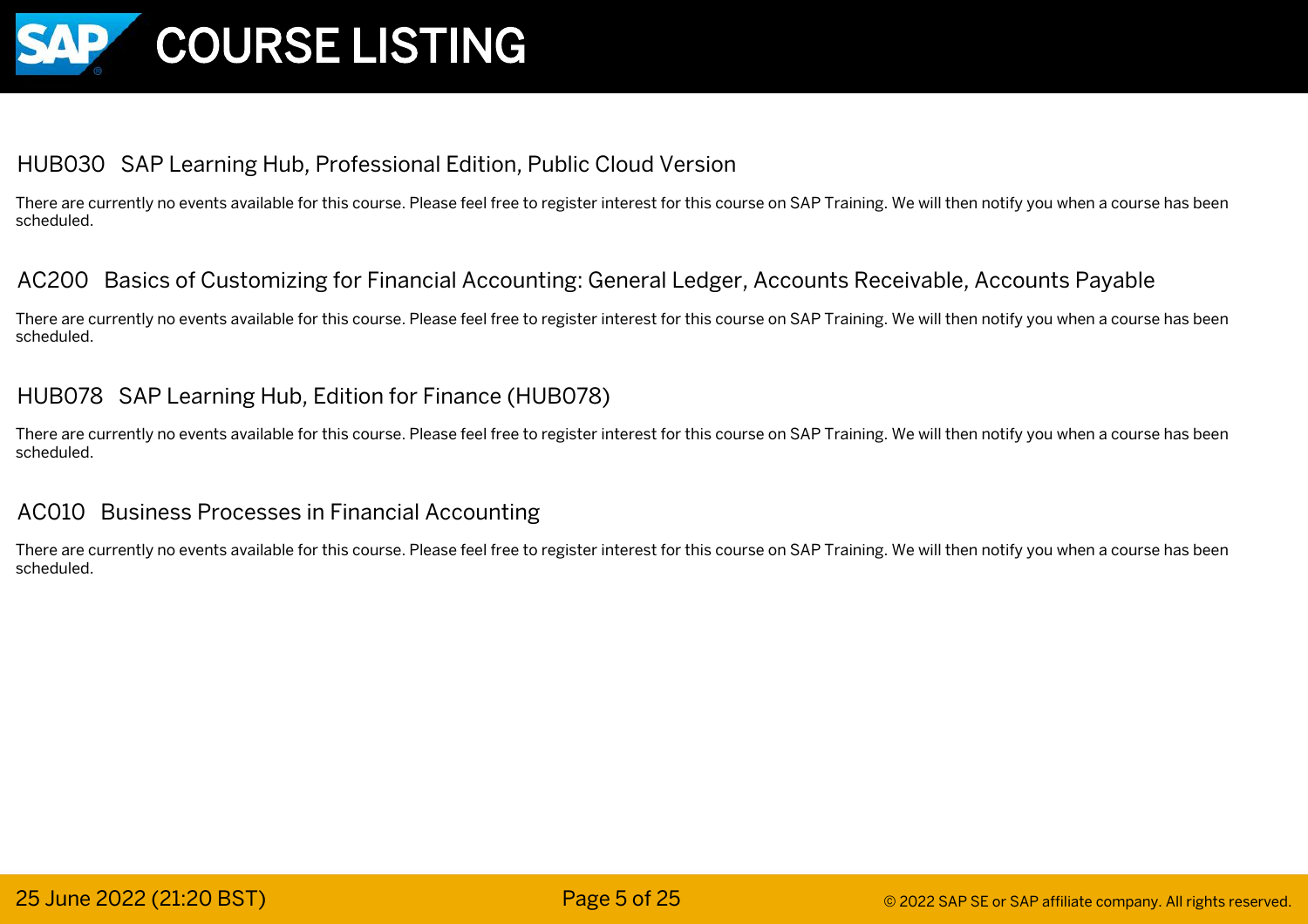

# AC212 - Migration to the New General Ledger Accounting

#### Goals

- The participants should understand the logic of a migration from classic to new G/L.
- The participants should be able to realize different migration scenarios in a migration project.

#### Audience

- Persons responsible for implementing new General Ledger Accounting
- Consultants who support customers during the migration from classic to new General Ledger Accounting

#### **Essential**

- Very good knowledge of new General Ledger Accounting, as for example delivered in SAP course AC210 (New General Ledger Accounting (in SAP ERP)) Recommended
- Good knowledge of using classic General Ledger Accounting in application and customizing

#### Course based on software release

SAP ERP Central Component 6.0, Enhancement Package 7

#### Content

• AC212 enables project members and consultants to perform a migration project from classic to the new General Ledger Accounting. Therefore the migration service of SAP (Service SAP General Ledger Migration), with its questionnaire, service sessions, and the Migration Cockpit ("tool" to execute the migration) is presented. The aim of the course is to get to know the different migration packages, offered by SAP and to understand and realize the specifics of those different packages/scenarios. The migration packages assume different (system technical) starting situations of a migration customer and are based on predefined target situations. They are designed that they cover those situations which can most frequently seen in practice. Furthermore AC212 tries to deliver the general concepts of a migration to new General Ledger Accounting.

- AC212 provides information about migration scenarios 1 5.
- Subsequent implementation of further functionality within New G/L (migration scenarios 6 – 8) is out of focus.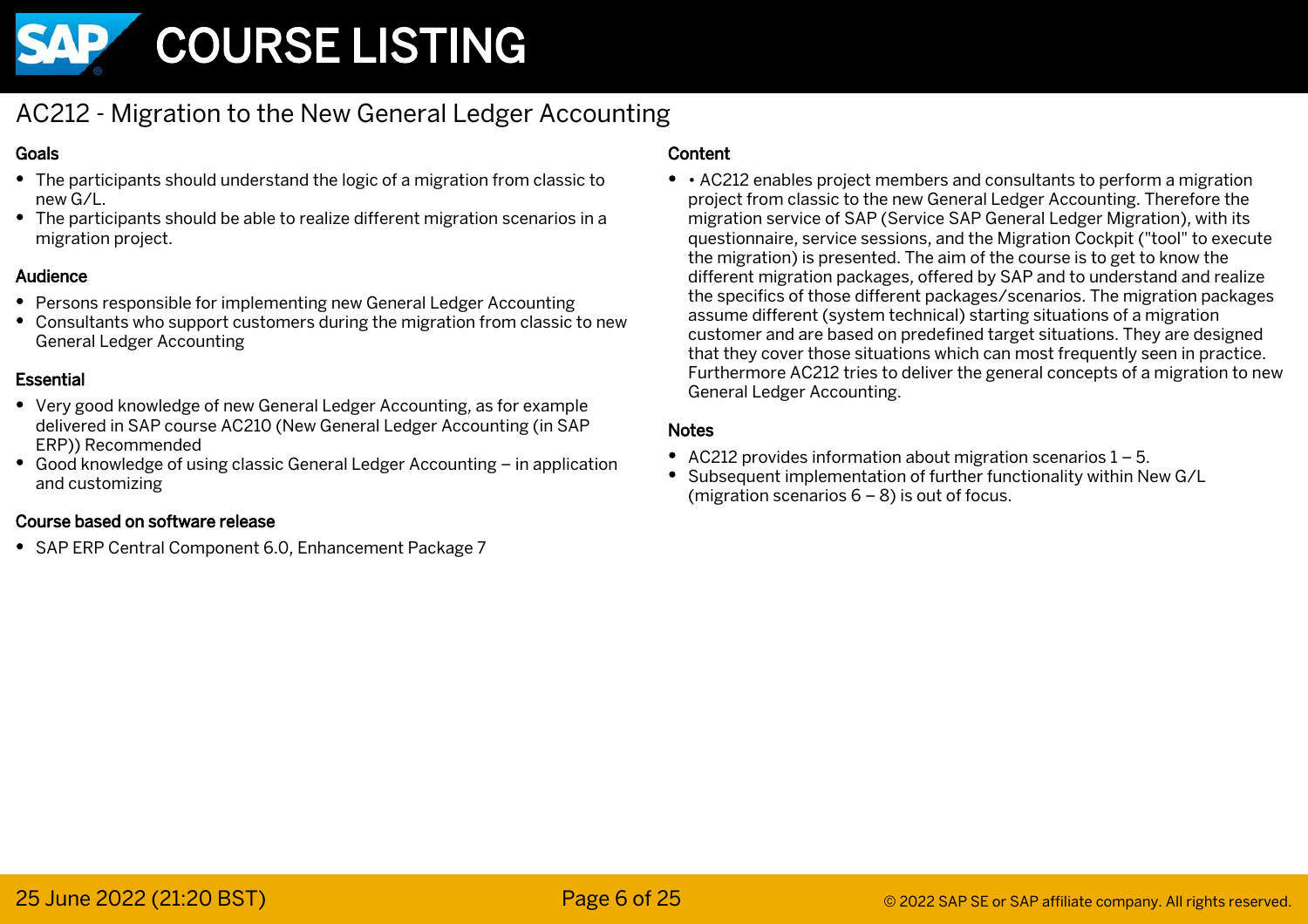

# AC610 - Profit Center Accounting

#### Course announcements

This course will provide you with the knowledge you need to configure Profit Center Accounting on systems without new G/L accounting. You will learn basic business scenarios for using Profit Center Accounting and understand the actual value flows and plan scenarios it can be integrated with. You will also discover key ways to create reports for displaying results.

#### Goals

- Configuration of Profit Center Accounting
- Understand and apply the integration of Profit Center Accounting to actual value flows and plan scenarios
- Form flexible reporting structures

#### Audience

- Project team
- Accounting employees responsible for profit reports

#### **Essential**

- AC040 Business Processes in Management Accounting (Controlling)
- AC050 Business Processes in Financial and Management Accounting with the New General Ledger
- Knowledge of Overhead Cost Controlling and/or Product Cost Controlling

#### Course based on software release

 $\cdot$  FRP FCC 5.0

### Content

- Distinction of Profit Center Accounting to Profitability Analysis
- Basic configuration settings for Profit Center Accounting
- Master data and profit center assignments
- Data flow from Financial Accounting, Materials Management, Controlling , and Sales into Profit Center Accounting
- Period-end closing Profit Center Accounting
- Overview of transfer price concept
- Planning configuration and integrated planning
- Planning methods in Profit Center Accounting
- Formula planning
- Definition of drilldown reports
- Definition of drilldown forms
- Effects of the new general ledger on Profit Center Accounting

#### **Notes**

This course also discusses the functions of the following SAP releases: R/3 4.6, R/3 Enterprise Ext. 1.10/ 2.00.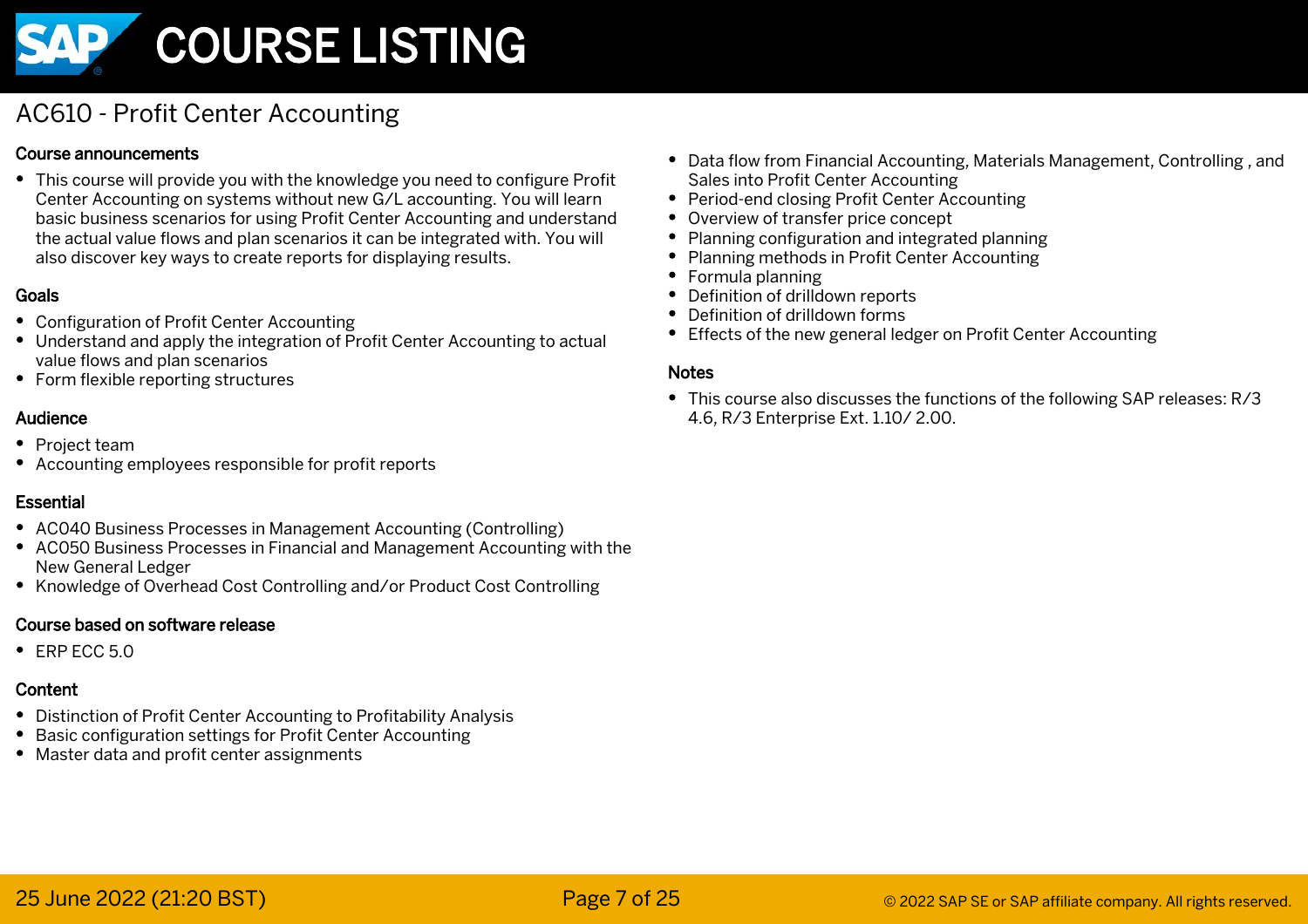

# AC270 - Travel Expenses and Travel Planning

#### Goals

- Use the travel expenses functions in the SAP system for entering, settling, posting, and paying expenses and make Customizing settings for legal and company-specific requirements
- Use the Travel request functionality to request business trips including travel services to be reserved.
- Connect to Third-Party Travel Planning tools to query availability for travel services and reserve them.

#### Audience

- Project team members
- Consultants
- Support staff

#### Essential

• None

#### Course based on software release

• SAP ERP Central Component 6.0 Enhancement Package 7

### Content

- Travel Management Overview
- Introduction to HCM and FI master data
- Entering trip data and approving trips using ESS and backend transactions
- Settlement, posting, and reimbursement of travel expenses
- Credit Card Clearing
- Using optical archives
- Settlement in accordance with company-specific, industry-specific, and country-specific regulations
- Dialog control in accordance with company-specific requirements
- Interface configuration
- Using Forms for Travel Expenses
- Travel request as part of the integrated travel management process
- Enter travel requests and request relevant travel service for approval by the manager
- Connecting to Third-Party Travel Planning
- Reporting
- Usage of SOA within Travel Management (Master data services)
- Authorization Management and Roles

#### **Notes**

• In this course, the functions in the following SAP releases will be examined: The content of this course is appropriate for participants on the following SAP software releases: SAP ERP 6.07. This course partly covers the functionality of the following SAP Releases: SAP ERP 5.0 and 6.0.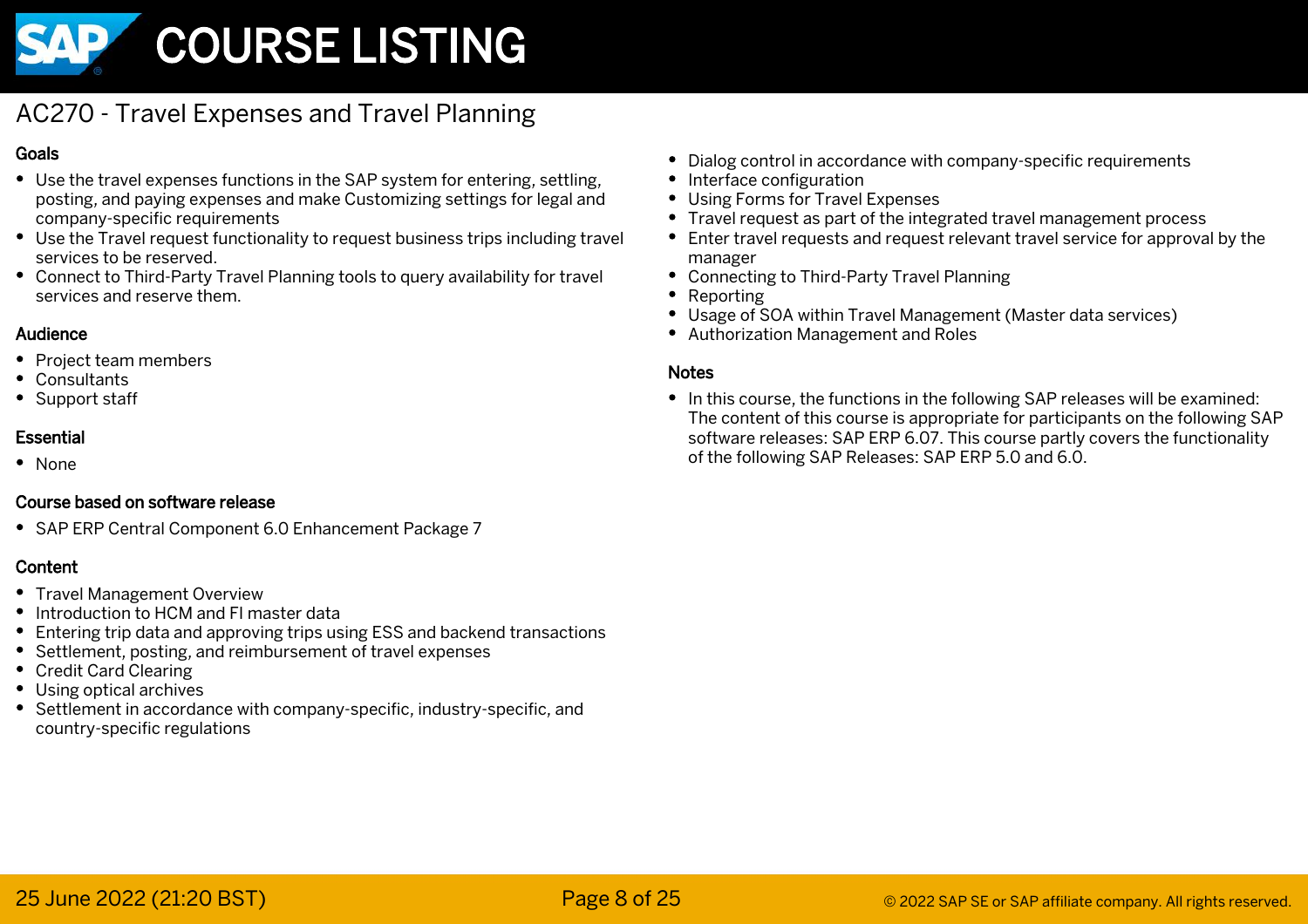

# AC205 - Financial Closing

#### Goals

Learn about the time frame and integration flow of the financial closing procedure and the relevant customizing activities involved.

#### Audience

- Application Consultants
- Project Managers
- IT Support
- Power I Isers

### Essential

- $\bullet$  AC010 or
- AC010e AC200 Accounting Customizing I: General Ledger, Accounts Payable, Accounts Receivable

#### Course based on software release

• SAP ERP 6.0 with Enhancement Package 7

### Content

- Month and year-end closing in Financial Accounting
- Financial statements and profit and loss statements
- Preparatory closing postings in Logistics and Financial Accounting
- Configuration of periodic closing activities in Financial Accounting
- Technical and organizational activities and documentary steps
- Monitoring closing operations using the Financial Closing Cockpit
- Inter-Company Reconciliation
- Financial Statement creation business processes

- Due to the wide variety of topics covered in this course, thorough accounting knowledge is required.
- Material valuation is covered in detail in course CA535 (Material Valuation).
- SAP Central Process Scheduling by Redwood (SAP CPS) in relation to the Financial Closing Cockpit is not part of this course.
- This course features a high level of individual participation. AC205 demonstrates business processes and offers exercises on the basis of new General Ledger Accounting.
- The functions of previous SAP releases, like R/3 4.6, R/3 Enterprise, or ECC5. 0 are also covered in this course.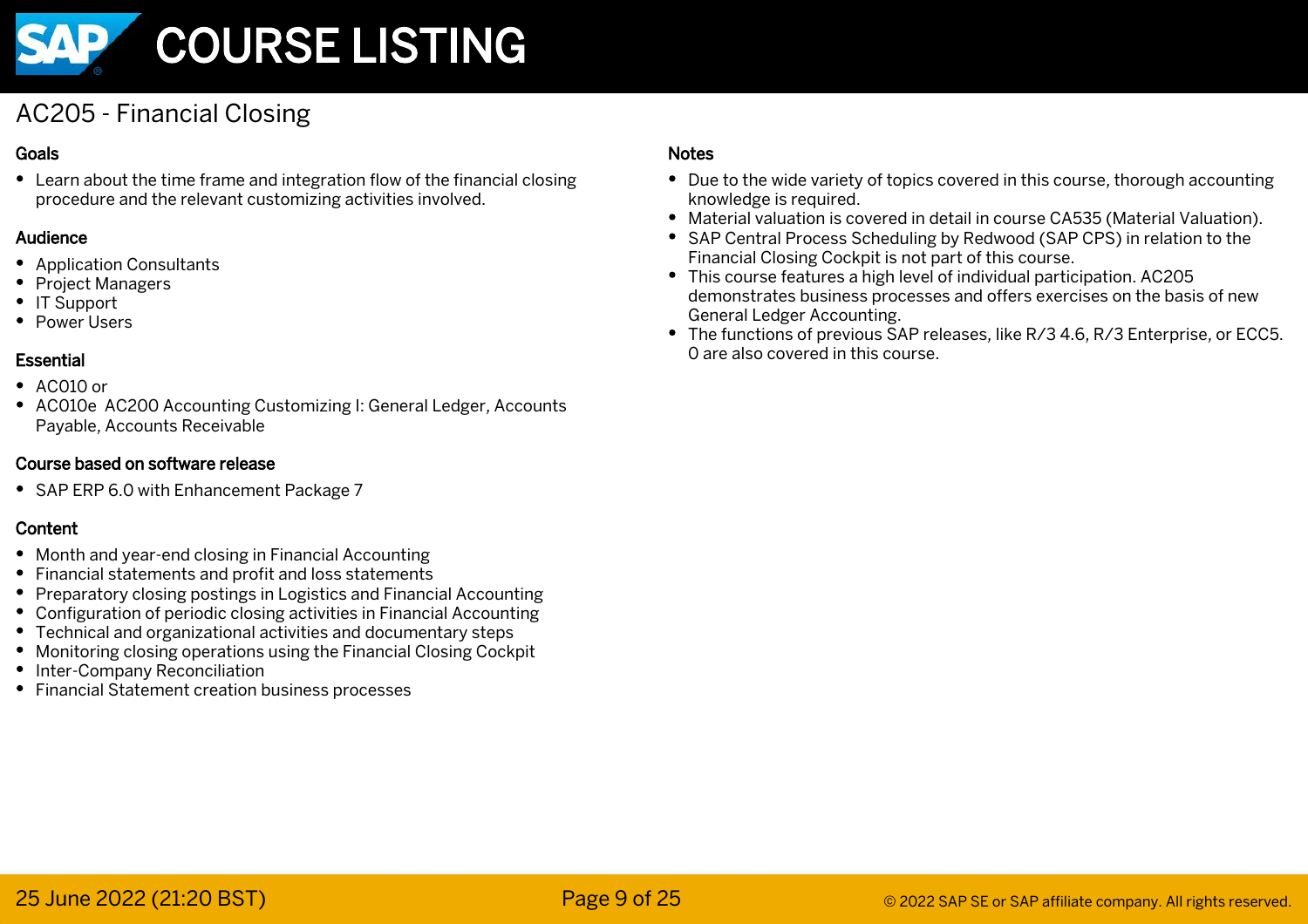

AC202 - Accounting Customizing II: Special G/L Transactions, Document Parking, Validation & Substitution, Archiving

#### Course announcements

This course will enable you to utilize additional posting options in accounts payable and accounts receivable. You will also learn how to safeguard postings through validations and substitutions. Finally you will be introduced to the concepts of archiving.

#### Goals

The participants become familiar with the application and the Customizing of the functions described in the course content (new general ledger).

#### Audience

- Application Consultants
- Project Manager
- IT Support
- Power Users

#### Essential

- AC010 or AC010e
- AC200 Accounting Customizing I: General Ledger, Accounts Payable, Accounts Receivable

#### Course based on software release

SAP ERP Central Component 6.0, Enhancement Package 7

#### Content

- Special G/L transactions (down payment requests, down payments and allocation, individual value adjustments, and so on)
- Document parking in Financial Accounting
- Substitution in Financial Accounting
- Validation in Financial Accounting
- Archiving in Financial Accounting

#### Notes

• The course works with a SAP ERP 6.0 system on Enhancement Package 7 and active new general ledger (new G/L). The functions of the following SAP releases are also covered in this course: R/3 4.6, R/3 Enterprise Ext. 1.10/ 2.00, SAP ERP Central Component 5.0.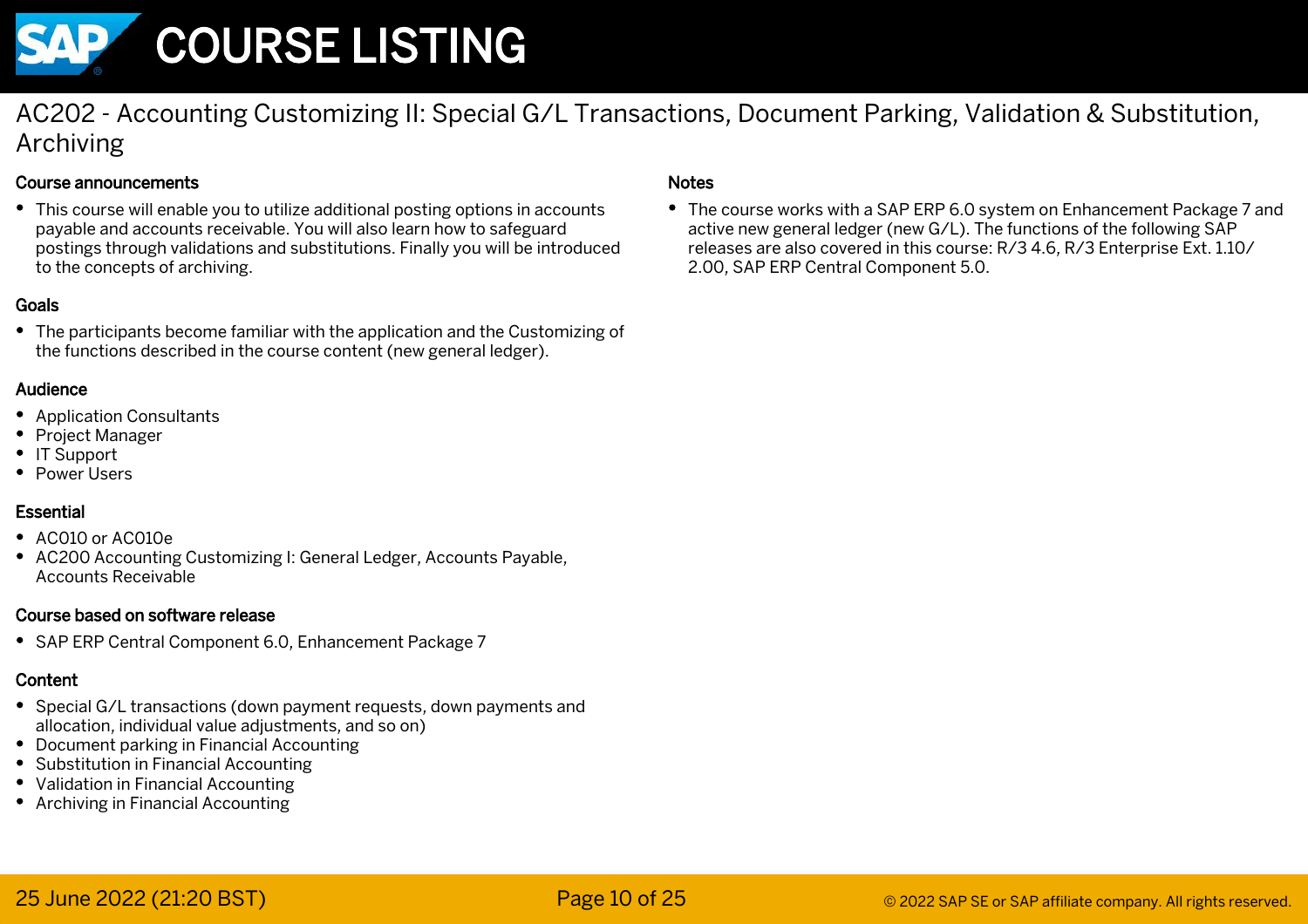

# AC201 - Financial Accounting Customizing I (Payment Run, Dunning Run, Correspondence)

#### Course announcements

- This course is also available in a self-paced e-learning format with an active subscription to the SAP Learning Hub, AC201E.
- This course provides you with the knowledge to configure and utilize automation functions for accounts payable and accounts receivable in the SAP ERP application. You will familiarize yourself with the automatic payment program, the automatic dunning program, and correspondence. It also informs you how to handle SEPA requirements with the SAP ERP application.

#### Goals

- Participants learn how to implement and use automated Payment Processing for customers and vendor accounts with the SAP ERP application.
- Participants learn how to implement and use automated Dunning for customer and vendor accounts with the SAP ERP application.
- Participants learn how to implement and use Correspondence for customer and vendor accounts with the SAP ERP application.
- Participants become familiar with how to handle basic SEPA requirements with the SAP ERP application.

#### Audience

- Application Consultant
- IT Support
- Business Analyst
- Business Process Architect
- Super / Key / Power User

#### Essential

- AC010 or AC010e
- $\bullet$  AC200 or AC200e

#### Course based on software release

• SAP ERP 6.0 with Enhancement Package 7

- Automatic Payments
- Executing an Automatic Payment Run ٠
- Using Bank Accounts
- Modifying Master Records and Financial Accounting Documents
- Implementing SEPA
- Configuring the Payment Program
- Configuring the Bank Selection
- Running the Payment Program
- Executing a Payment Run
- Automating a Payment Run
- The Dunning Program
- Executing the Dunning Program
- Modifying Master Records and Financial Accounting Documents
- Configuring the Dunning Program
- Running a Dunning Program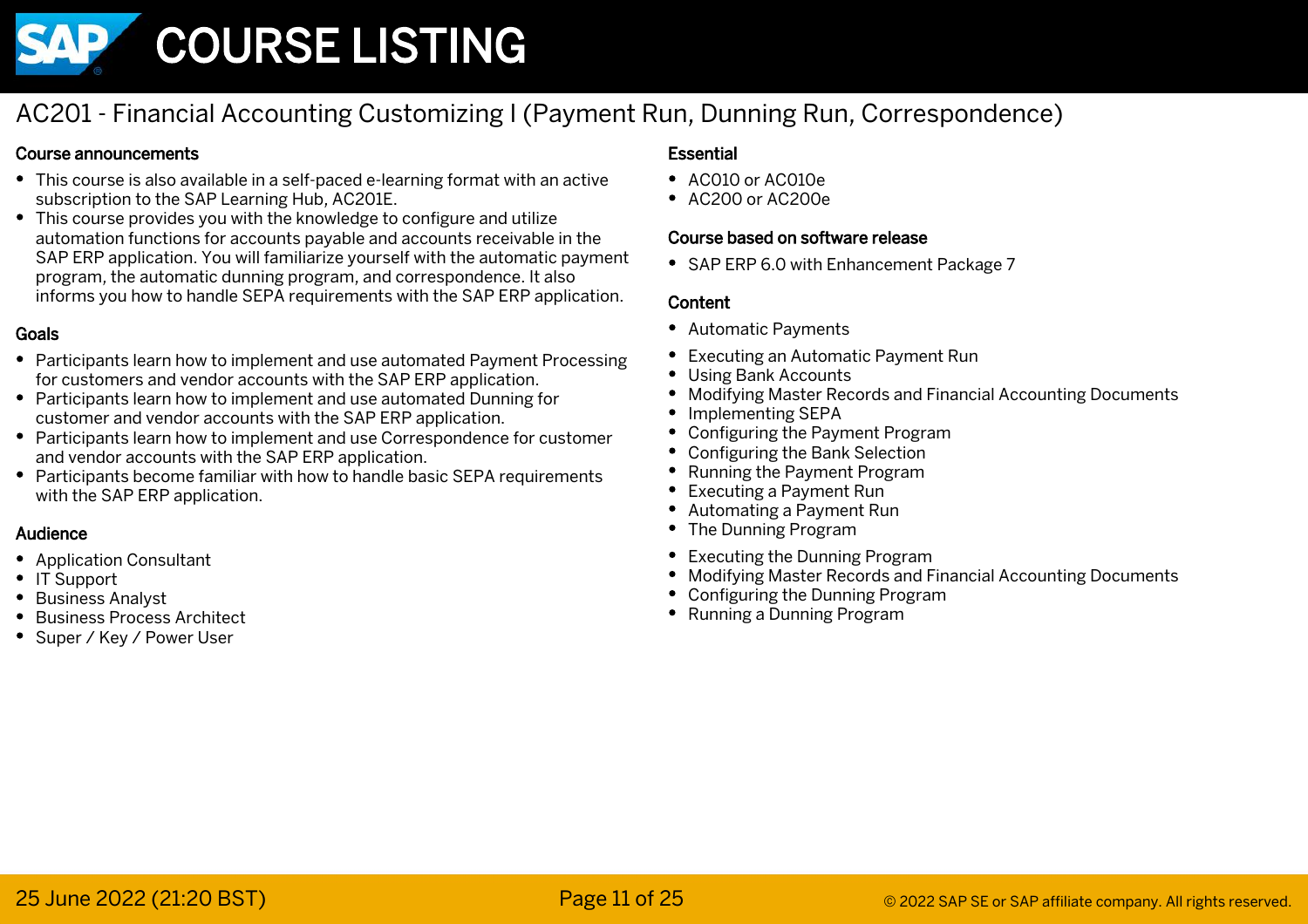

- Correspondence
- Explaining Correspondence
- Modifying Master Records
- Configuring Options for Correspondence Types
- Creating a Correspondence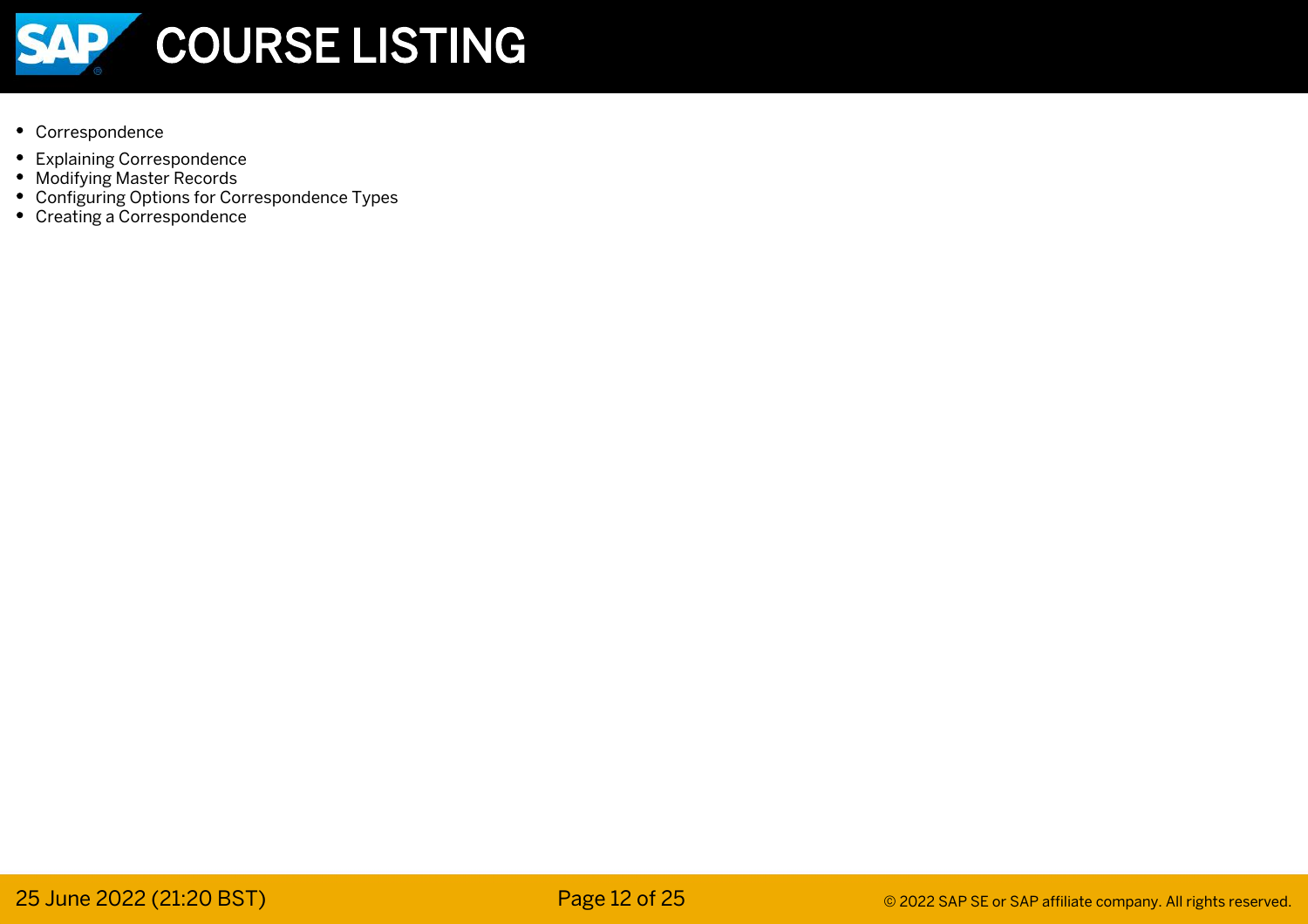

# AC210 - New General Ledger Accounting (in SAP ERP)

#### Course announcements

- This course is also available in a self-paced e-learning format with an active subscription to the SAP Learning Hub, AC210E
- This course provides you with knowledge around the concepts of new General Ledger Accounting. You will learn about the extended totals table dataset, document splitting, realtime integration of CO with FI, and parallel ledgers. You will also become familiar with new programs created to take advantage of new G/L accounting. In addition you will be introduced to new Asset Accounting and learn the additional configuration options and functionalities it brings.

#### Goals

- This course will prepare you to:
- Understand the features and logic of new General Ledger Accounting
- Activate, configure, and use Document Splitting
- Activate, configure, and use Real-Time Integration CO->FI
- Activate, configure, and use additional general ledgers
- Configure and use new Asset Accounting

#### Audience

- Application Consultant
- Business Analyst

#### Essential

Good knowledge of using classic GL accounting

#### Course based on software release

• SAP ERP 6.0 with Enhancement Package 7

- Introduction to New General Ledger Accounting
- Outlining the Functionality of New General Ledger Accounting
- Ledger Definition
- Setting Up New General Ledger Accounting
- Using the Segment Characteristic
- Listing Business Functions of New General Ledger Accounting
- Document Splitting
- Configuring Document Splitting
- Integration Aspects
- Integrating Financial Accounting (FI) Subledgers with New General Ledger Accounting
- Integrating Controlling (CO) with New General Ledger Accounting
- Integrating Materials Management (MM) with New General Ledger Accounting
- Integrating Profit Center Accounting with New General Ledger Accounting
- Planning
- Describing Planning Options in New General Ledger Accounting
- Period-End Activities
- Outlining Period-End Activities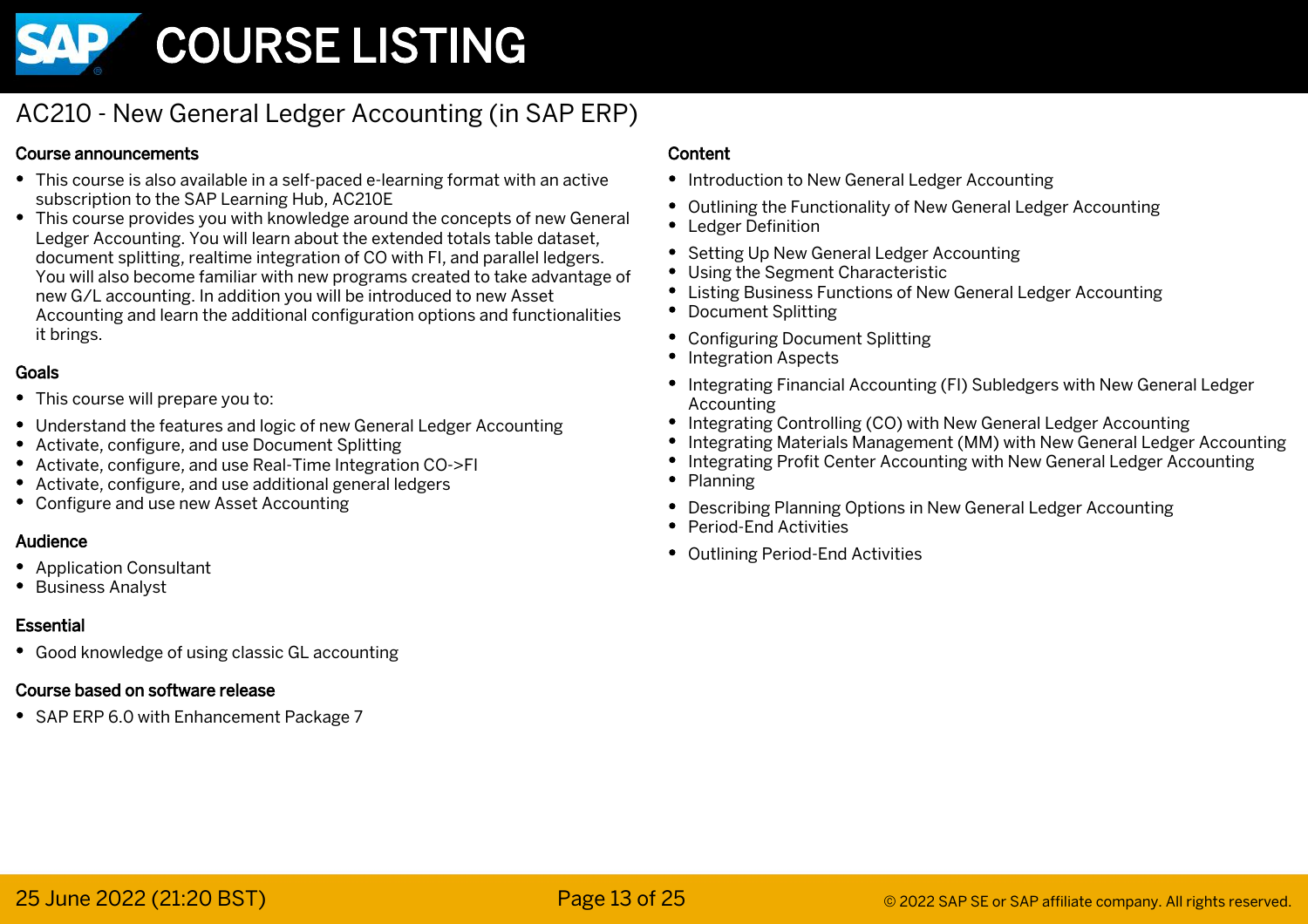

- Parallel Accounting
- Configuring the Ledger Approach in New General Ledger Accounting
- Configuring a Foreign Currency Valuation Run
- Defining Ledger Groups
- Posting Manually to a Ledger Group and Evaluating the Posting Period Check
- Clearing Provision Open Items Using New General Ledger Accounting
- Configuring the Fixed Assets Application when Using the Ledger Approach in New General Ledger Accounting
- Reporting
- Analyzing Posted Values
- Migration to New General Ledger Accounting
- Migrating from Classic General Ledger Accounting to New General Ledger Accounting
- New Asset Accounting
- Explaining the Functionality and Architecture of New Asset Accounting
- Configuring New Asset Accounting
- Using New Asset Accounting
- Activating New Asset Accounting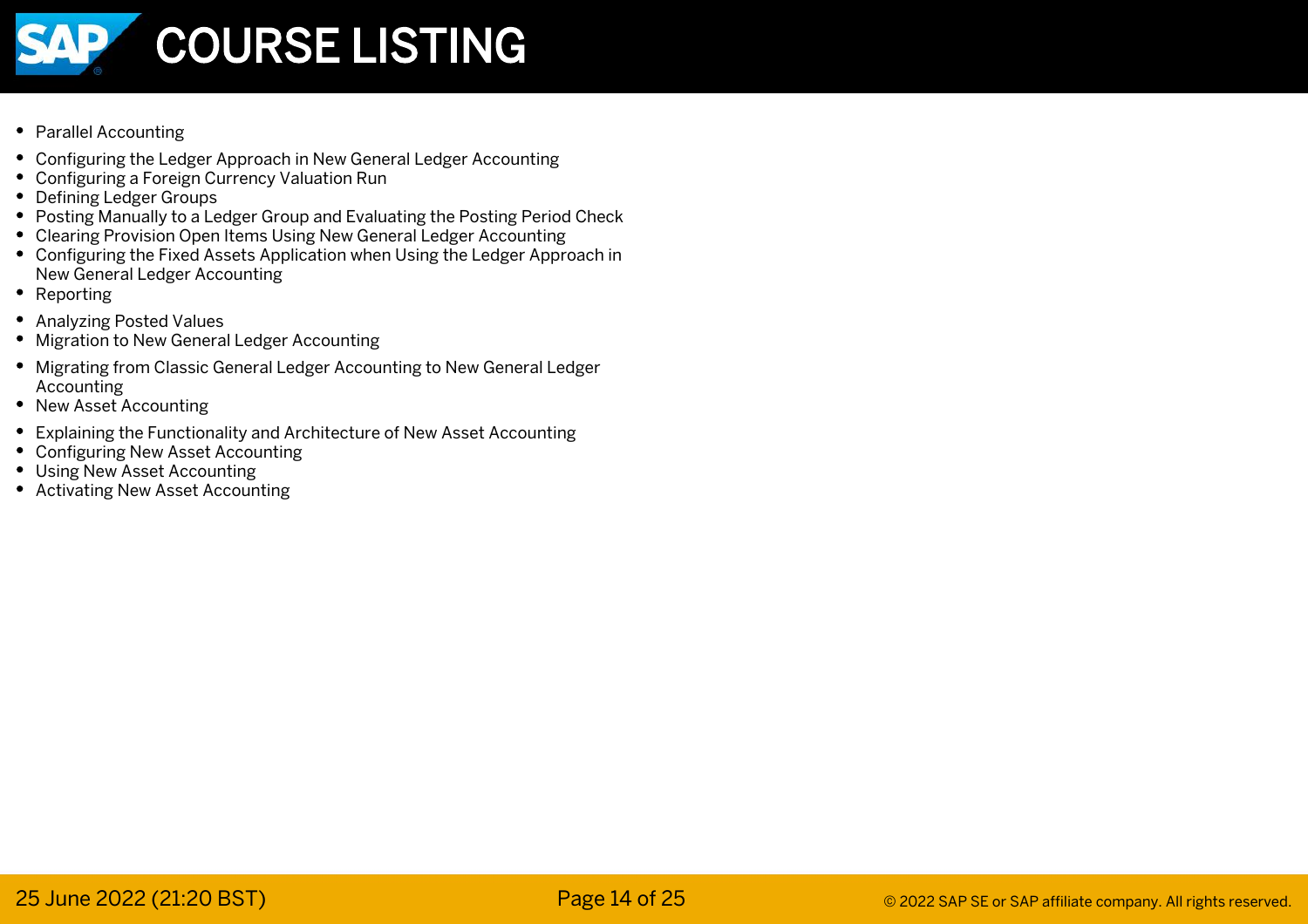

# TFIN50 - Financial Accounting I

#### Course announcements

This course is also available as a test system within SAP Live Access. [Learn](https://training.sap.com/live-access)  [more](https://training.sap.com/live-access) .

#### Goals

- Become familiar with the basic concepts of General Ledger Accounting, Accounts Receivable, and Accounts Payable.
- Acquire knowledge to set up business processes in the above areas.

#### Audience

Application Consultant

#### Essential

Business knowledge of the Financial Accounting component (Financials)

#### Course based on software release

 $\bullet$  SAP FRP 6.0 FhP7

#### Content

- Basic of Customizing for Financial Accounting:
- organizational units.
- master data
- document control.
- postings.
- Handling of payments, dunning, correspondence and closing operations in Financial Accounting:
- Automatic Payment Processing with clearing of open items
- Automatic Dunning Processing for creating dunning notices
- Correspondence
- Overview of month and year-end accounting processes in Financial Accounting
- Balance sheet and profit and loss statement
- Preparatory closing postings in sub ledgers and the general ledger
- Technical organizational and documentary steps in individual closing
- Financial Closing Cockpit
- Configuration of periodic closing in Financial Accounting

- The course works with a SAP ERP 6.0 system on Enhancement Package 7 and active new general ledger (new G/L).
- To ensure that you retain the knowledge gained in this course and successfully complete the certification examination at the end of course TFIN52, we recommend that you review the content in your own time after the course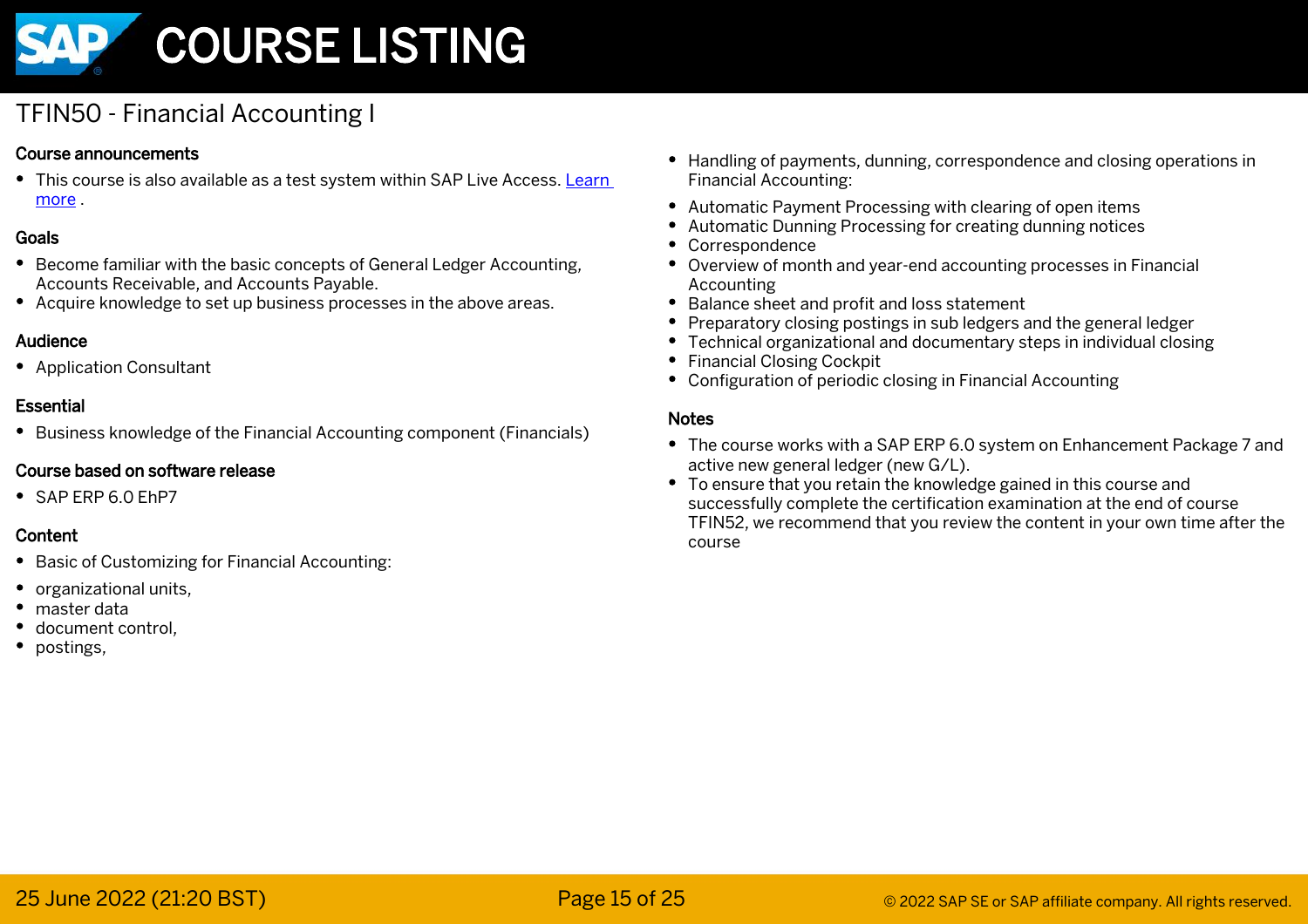

# TFIN52 - Financial Accounting II

#### Course announcements

- Participants must work through TFIN50 prior to attending this course. After completing TFIN52, you can take the certification exam C\_TFIN52\_ 67.
- In order to be properly prepared for the certification exam, participants should reserve extra hours of self-study to review the course materials in more detail.

#### Goals

- Manage master data and configure Asset Accounting
- Implement and use various business processes and periodic tasks in Asset Accounting,
- Special G/L transactions and document parking
- $\bullet$  Apply substitutions and validations as well as archiving to financial accounting
- Implement Document Splitting
- Configure and Use new Asset Accounting

#### Audience

Application Consultants

#### Essential

• TFIN50 Financial Accounting I

#### Course based on software release

• SAP ERP Central Component 6.0, Enhancement Package 7

#### Content

- Organizational structures, master data, and business processes in Asset Accounting:
- Chart of depreciation, depreciation area, asset classes, master data, asset transactions, valuation, periodic processing, information system
- Reporting in Financial Accounting
- Information system and ABAP reports of general ledger accounting, accounts receivable accounting, and accounts payable accounting, report variants, selection variables in variants, List Viewer, sample evaluations using the drilldown reporting tool
- Special G/L transactions and document parking
- Validations and substitutions in Financial Accounting
- Asset Accounting (New)
- Archiving in Financial Accounting
- Review and certification preparation
- Certification examination for Certified Application Associate Financial Accounting with SAP ERP 6 with Enhancement Package 7 on the content of the courses TERP01\_15 TERP20\_15 TFIN50\_15 TFIN52\_15

#### Notes

This course comes with a free of charge registration to two certification attempts (CERA02). You will receive a separate confirmation for this with all the information how to book and access their exam online via the Certification Hub.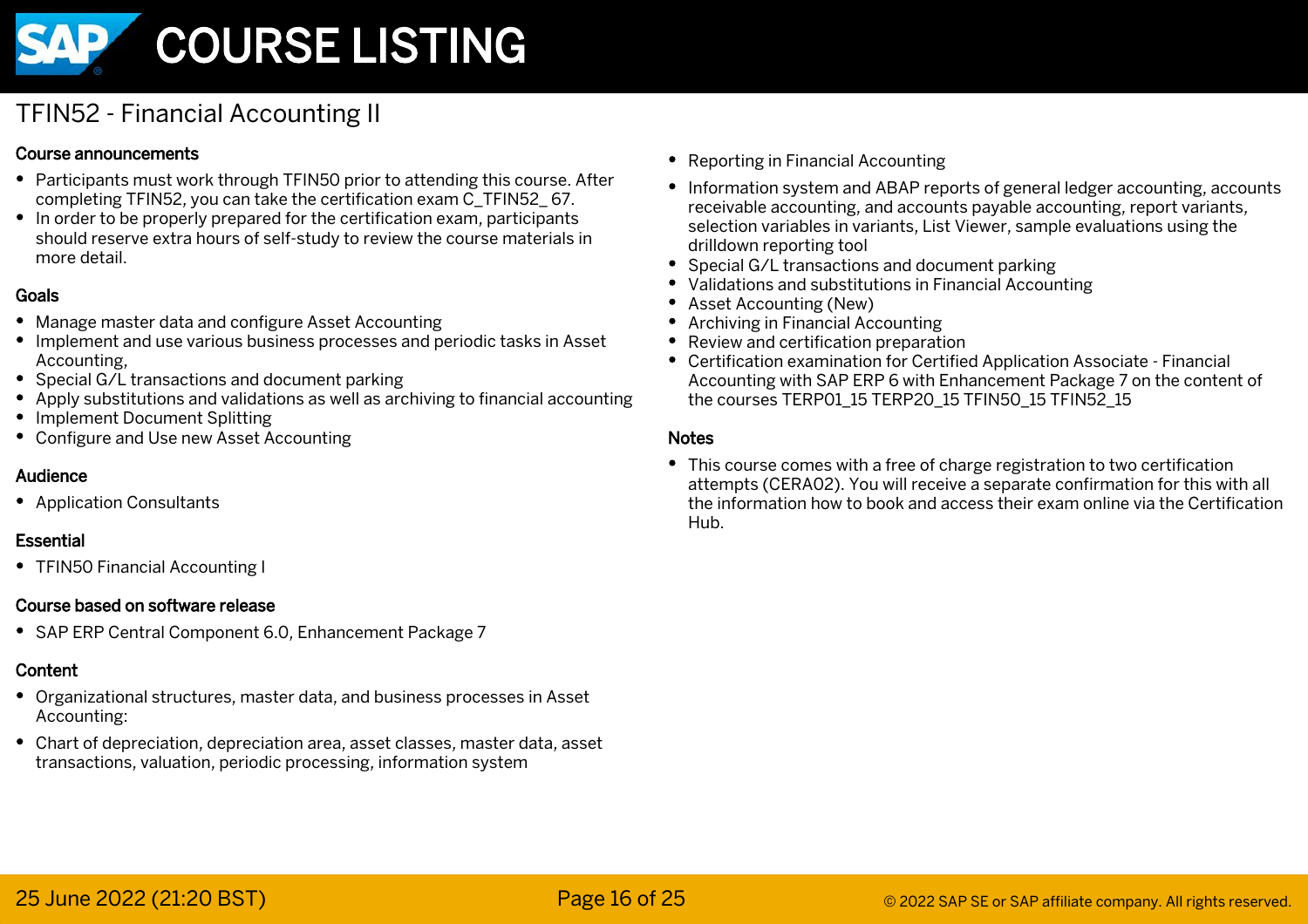

# SAPFIN - SAP Financials

#### Course announcements

This course is also available in a self-paced e-learning format with an active subscription to the SAP Learning Hub, as SAPFIE.

#### Goals

- Identify the key functional areas of the SAP ERP Financials solution
- Describe the key capabilities of the SAP ERP Financials solution using selected business processes
- Define integration aspects
- Apply the SAP NetWeaver Business Client (NWBC) in the SAP ERP Financials solution

#### Audience

- Participants interested in a general overview of SAP ERP Financials
- Project team members in the organization and design phase of an SAP ERP Financials implementation

#### Essential

General knowledge of business processes in financial management

#### Course based on software release

• SAP ERP 6.0 with Enhancement Package 7

#### Content

- SAP ERP Financials introduction and overview:
- Positioning SAP ERP Financials Business processes (and their integration) in the SAP ERP Financials solution
- Financial Accounting: General Ledger Accounting
- Financial Accounting: Accounts Payable
- Management Accounting: Internal Order
- Financial Accounting: Asset Accounting
- Financial Accounting: Accounts Receivable
- Improving the End-To-End Process of Receivables Management

#### **Notes**

SAP NetWeaver Business Client 3.5 works with an ECC 6.06 system. The majority of the processes shown in the demos are also available in SAP GUI in former releases, such as ECC 6.0, ECC 5.0, or R/3 Enterprise.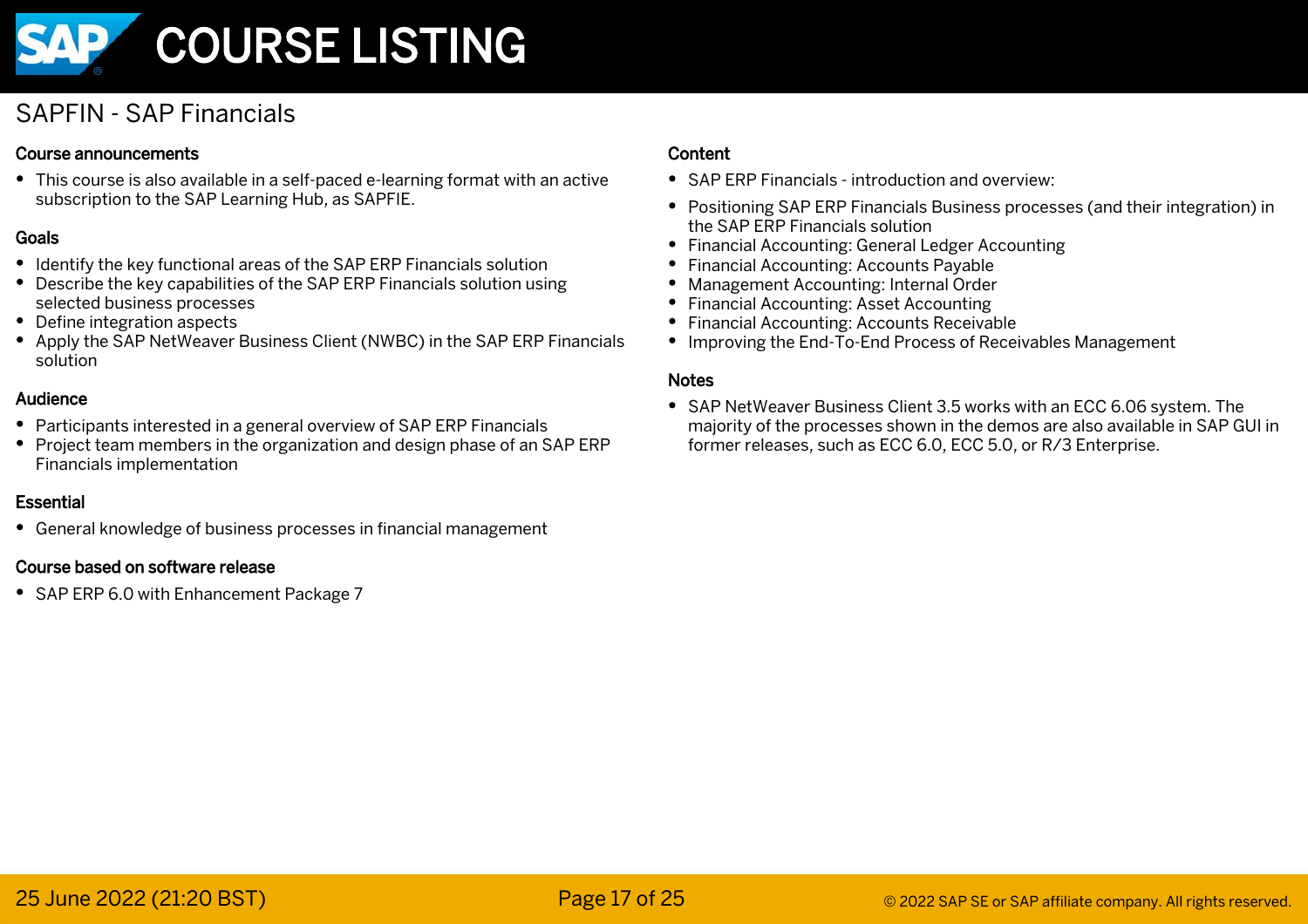

# AC305 - Asset Accounting

#### Course announcements

This course gives you a thorough overview of the SAP ERP asset accounting offering. You will learn how to configure asset accounting, manage asset master data, and perform day to day and periodic asset transactions. The course focuses on the accounts solution for parallel accounting.

#### Goals

- This course focuses on managing FI-AA master data and on the handling of the various business processes in FI-AA. It also covers, e.g., the topics periodic processing, evaluation and depreciation and standard reporting.
- Participants will learn something about organizational structures in Asset Accounting and FI, as FI-AA is a sub-ledger of FI. They will also configure FI-AA in Customizing, to find out how configuration possibilities can affect the application and the business processes.

#### Audience

- Application Consultants
- Project Manager
- IT Support
- Power Users

#### Essential

- $\bullet$  AC010 or
- $\bullet$  AC010e
- Basic knowledge in book-keeping

#### Course based on software release

• SAP ERP 6.0 with Enhancement Package 7

#### Content

Chart of Depreciation/Depreciation Areas

- Asset Classes
- Asset Master Data
- Reproduction of divers FI-AA Business Processes in the SAP System
- Valuation and Depreciation
- Periodic and Year-End-Closing Processes
- Parallel Valuation in FI-AA (using the so called Account Solution)
- Information System
- Overview of the Legacy Data Transfer in FI-AA (from a third-party system to the SAP system)

- The course works with a SAP ERP 6.0 system on Enhancement Package 7 and active new General Ledger Accounting.
- Please note that the course also takes functions into consideration on earlier SAP releases, like R/3 4.6 or R/3 Enterprise and also functions on classic G/L.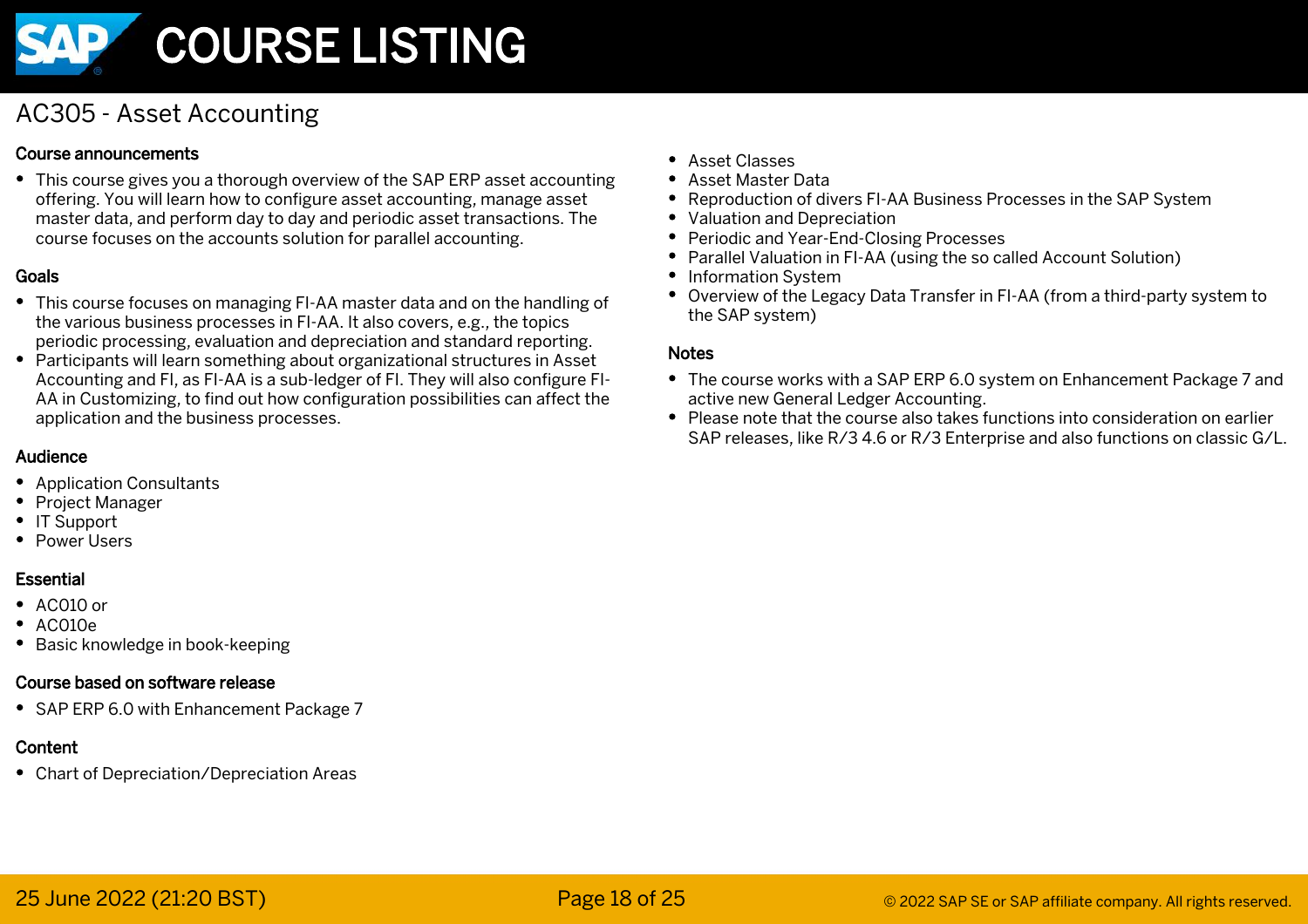

# HUB030 - SAP Learning Hub, Professional Edition, Public Cloud Version

#### Course announcements

- Enhance business success and empower innovation with solution proficiency across the SAP portfolio.
- Benefit from fast delivery of learning, directly from SAP experts in various formats and languages.

#### Goals

- Build and maintain SAP software skills across the SAP solution portfolio with expert-led online, collaborative, and hands-on training.
- Benefit from the flexibility to learn what, where, and how you want.
- Maximize the SAP software adoption and return on investment.

#### Audience

SAP professionals, like consultants, administrators, developers and those involved in SAP software implementation or deployment.

#### Essential

None

- The professional edition of SAP Learning Hub offers 12 months access to:
- Visual SAP Learning Journey guides illustrating recommended paths to solution competency.
- Self-paced digital learning content in various formats and languages, including e-learning courses, e-books, knowledge assessments.
- SAP expert-led live sessions and peer-to-peer learning experiences in SAP Learning Rooms.
- 60 hours of access per year to SAP learning systems.
- Access to stay current learning content and assessments to keep learners' skills up-to-date.
- For the full list of learning content included, please see the [content catalogue](https://url.sap/p8vl2j).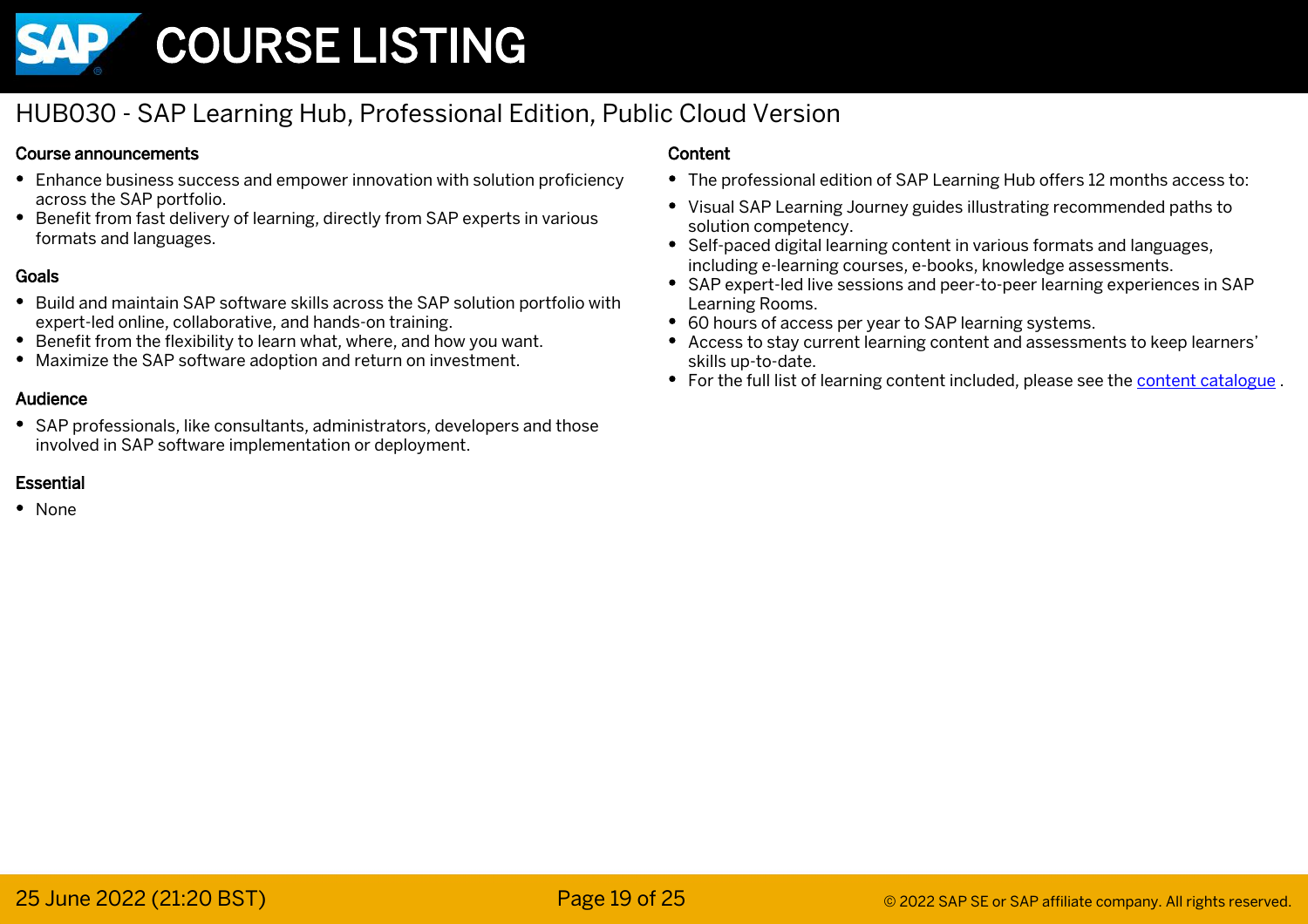

AC200 - Basics of Customizing for Financial Accounting: General Ledger, Accounts Receivable, Accounts Payable

#### Goals

- Become familiar with the basic concepts of General Ledger Accounting, Accounts Receivable, and Accounts Payable.
- Acquire knowledge to set up business processes in the above areas.

#### Audience

- Application Consultant
- Business Analyst

#### Essential

- $\bullet$  AC010 or
- AC010E
- Basic knowledge of financial accounting

#### Course based on software release

• SAP ERP 6.0 with Enhancement Package 7

### Content

- Core Financial Accounting (FI) Configuration
- Managing Organizational Units in Financial Accounting (FI)
- Checking the Basic Settings in New General Ledger (G/L) Accounting
- Outlining the Variant Principle
- Managing Fiscal Year Variants
- Identifying the Basic Functionality of Currency Keys and Exchange Rate Types
- Master Data
- Maintaining General Ledger (G/L) Accounts
- Creating Profit Centers and Segments
- Managing Customer and Vendor Accounts
- Document Control
- Configuring the Header and Line Items of Financial Accounting (FI) **Documents**
- Managing Posting Periods
- Managing Posting Authorizations
- Creating Simple Documents in FI
- Posting Control
- Analyzing Document Splitting
- Maintaining Default Values
- Configuring Change Control
- Configuring Document Reversal
- Configuring Payment Terms and Cash Discounts
- Maintaining Taxes and Tax Codes
- Posting Cross-Company Code Transactions
- Configuring Real-Time Integration
- Financial Document Clearing
- Performing Open Item Clearing
- Managing Payment Differences
- Managing Exchange Rate Differences
- SAP Simple Finance Add-on for SAP Business Suite powered by SAP HANA®
- Outlining the Benefits of the SAP Simple Finance Add-On

#### **Notes**

The course works with activated new General Ledger Accounting.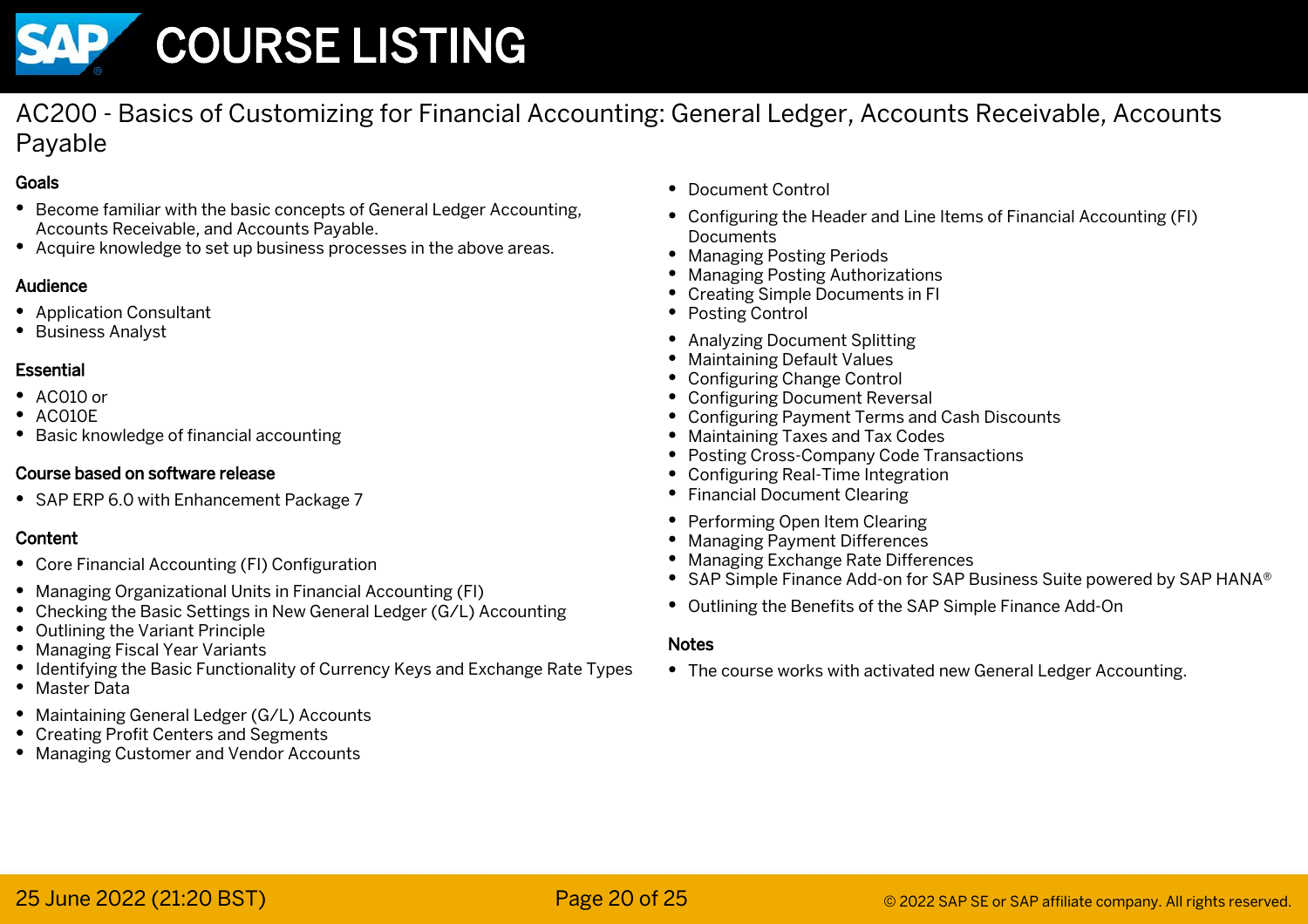

# HUB078 - SAP Learning Hub, Edition for Finance (HUB078)

- $\bullet$
- 
- CERB02 - SAP Certification Exam for SAP Learning Hub, Solution Editions (2 attempts)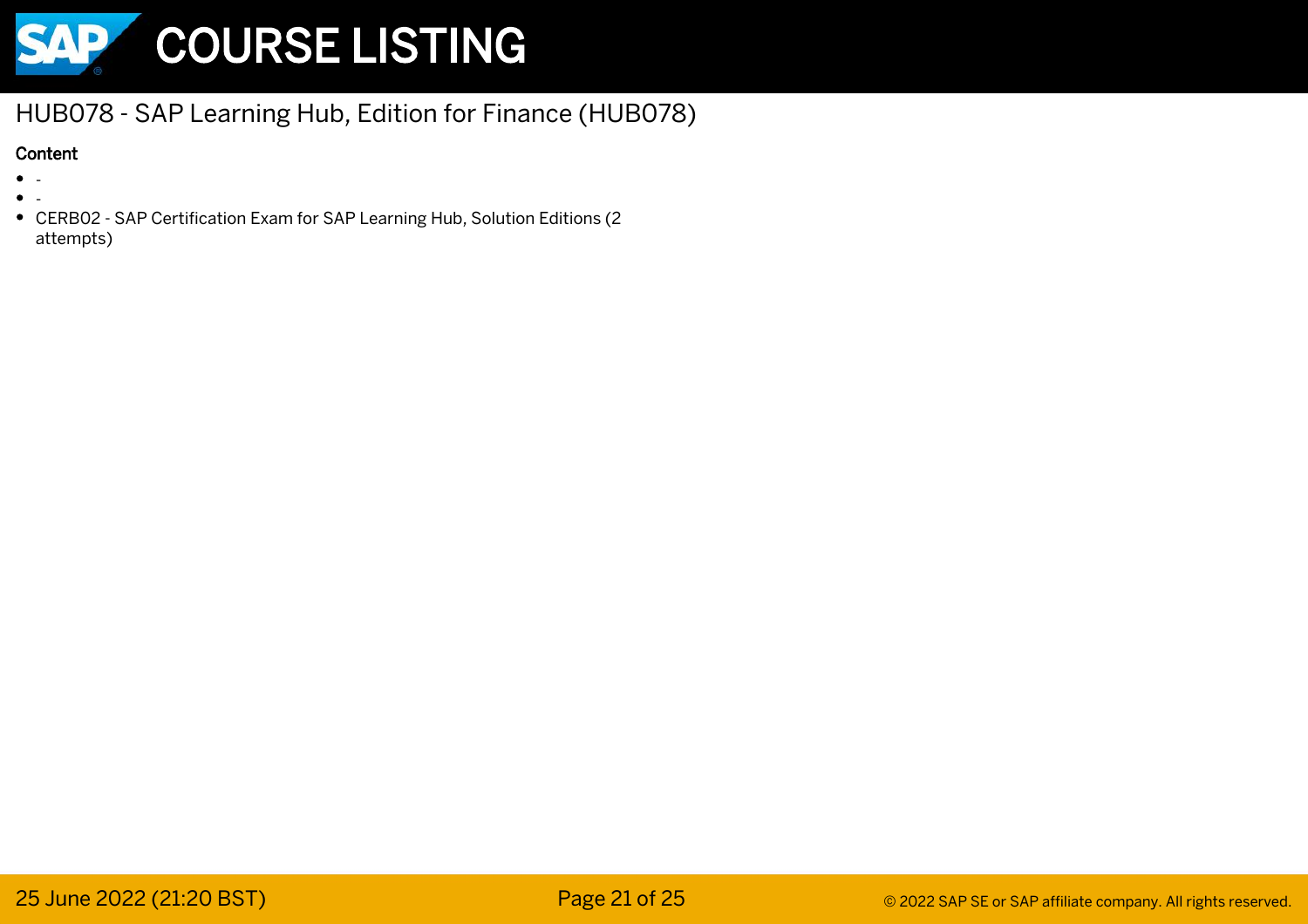

# AC010 - Business Processes in Financial Accounting

#### Course announcements

- This course is also available in a self-paced e-learning format with an active subscription to the SAP Learning Hub, as AC010E.
- Participants of this course will gain an overview of the fundamental business processes and tasks of Financial Accounting with the SAP ERP application. General Ledger Accounting, Accounts Payable, Accounts Receivable, Asset Accounting and Bank Accounting and their integration are all discussed in this course.

#### Goals

This course gives participants an overview of the different processes in the financial accounting components of SAP ERP and shows the connections between the individual processes (new general ledger/ new G/L).

#### Audience

- Application Consultant
- Developer
- Program / Project Manager
- User

#### Essential

Accounting Knowledge

#### Course based on software release

SAP ERP Central Component 6.0, Enhancement Package 7

- Overview of Financial Accounting (FI) in SAP ERP
- Outlining Financial Accounting (FI) Components in SAP ERP
- General Ledger (G/L) Accounting
- Outlining Organizational Elements in Financial Accounting (FI)
- Maintaining G/L Master Records  $\bullet$
- Posting Transactions in the G/L
- Accounts Payable
- Maintaining Vendor Master Records
- Maintaining Accounts Payable Transactions
- Managing the Integration between Accounts Payable and Materials Man
- Performing Accounts Payable Closing Operations
- Accounts Receivable
- Maintaining Customer Master Records
- Managing Accounts Receivable Transactions
- Managing Customer Correspondence
- Creating Accounts Receivable Dispute Cases
- Managing the Integration between Accounts Receivable and Sales Orde
- Performing Accounts Receivable Closing Operations
- Asset Accounting
- Maintaining Asset Master Records
- Executing Asset Transactions ٠
- Executing Asset Accounting Period-End Closing Activities
- Bank Accounting
- Maintaining Bank Accounting Master Records
- Managing Bank Accounting Transactions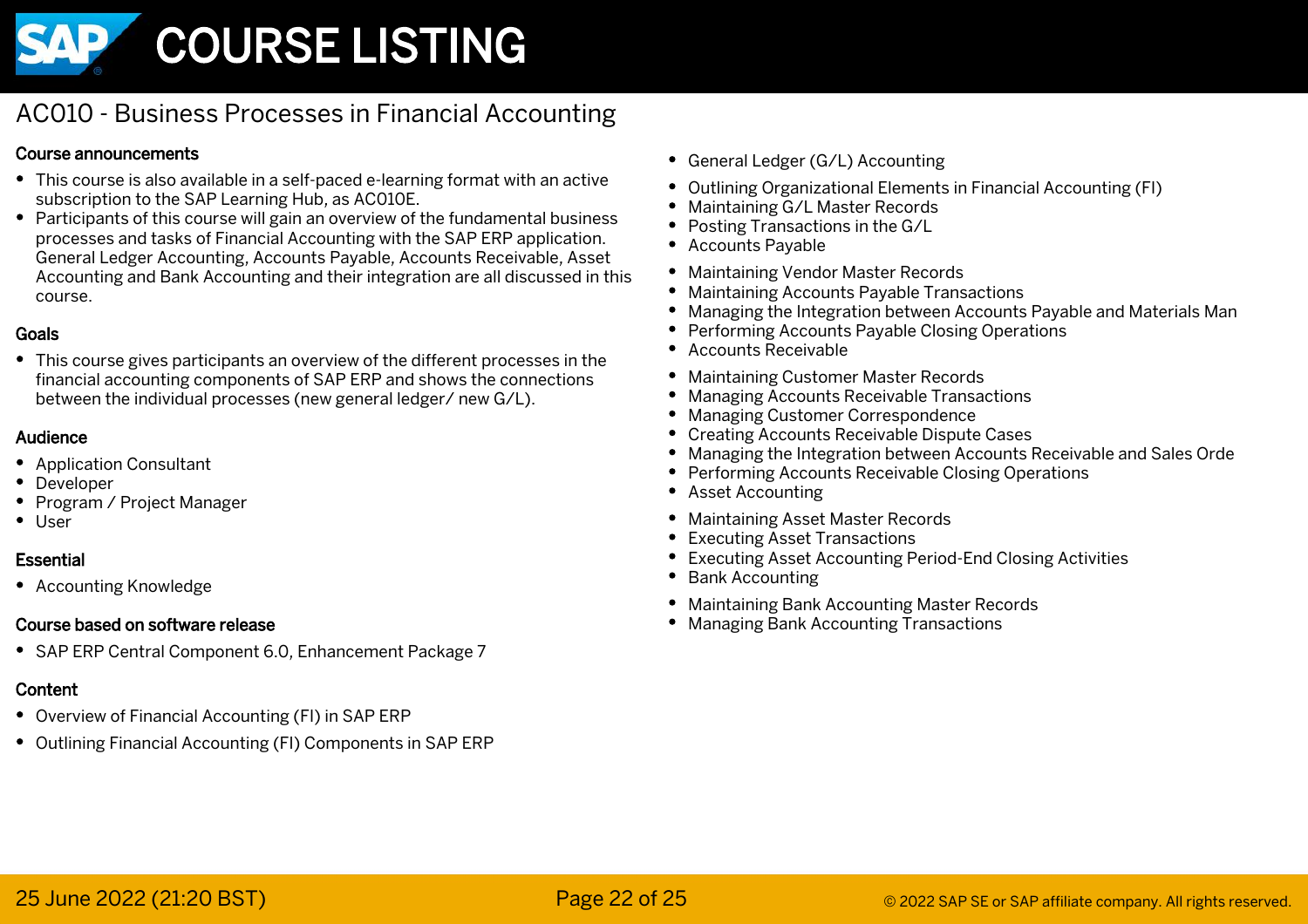

- Closing Operations in General Ledger Accounting
- Performing General Ledger (G/L) Closing Operations

- The course content is limited to the most important functions in the Financial Accounting integrated environment. You can learn about technical system configuration (Customizing) and get answers to more detailed questions on individual applications in the advanced courses.
- This course is suitable for people with little or no SAP experience. However, a background of accounting knowledge is recommended. This course features a high level of individual participation.
- AC010 demonstrates business processes on the basis of the new general ledger (new G/L).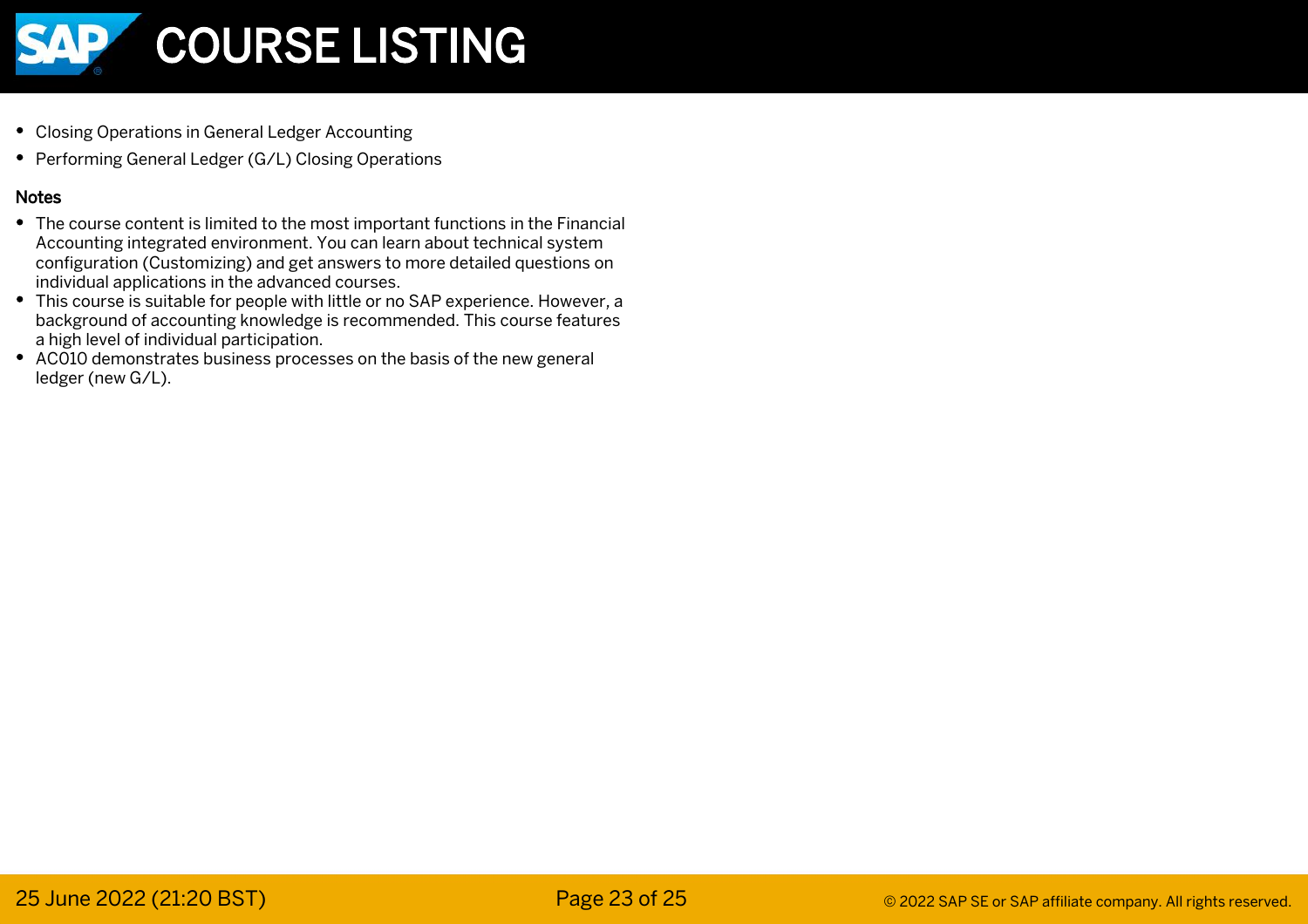

# C\_TFIN52\_67 - SAP Certified Application Associate - Financial Accounting with SAP ERP 6.0 EhP7

Description

#### Number of questions

#### Notes

- To ensure success, SAP recommends combining education courses and hands-on experience to prepare for your certification exam as questions will test your ability to apply the knowledge you have gained in training!!
- You are not allowed to use any reference materials during the certification test (no access to online documentation or to any SAP system).

#### Duration